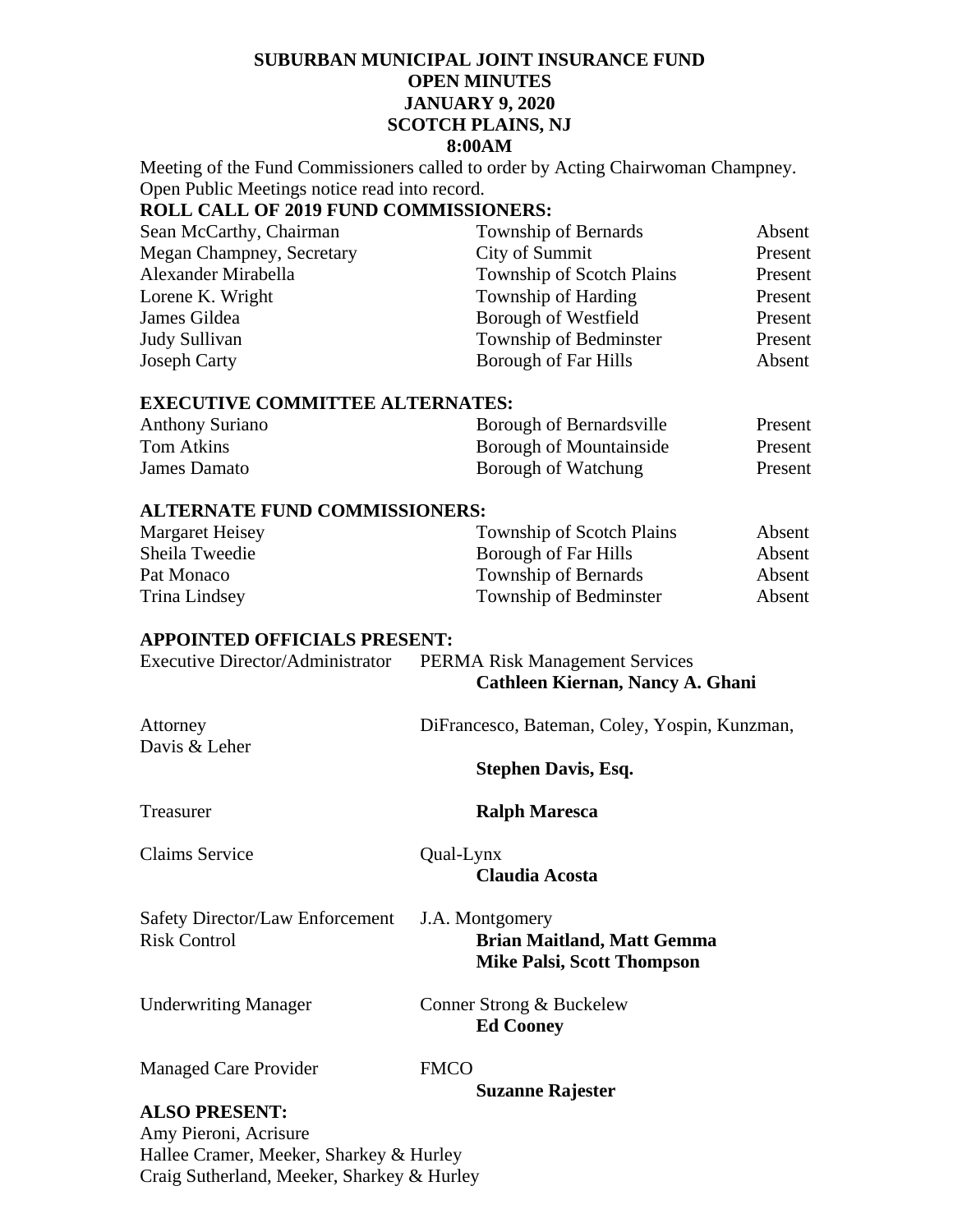Renee Bays, Meeker, Sharkey & Hurley Dominick Cinelli, Brown & Brown Rich Duthie, Pinnacle Risk Solutions

**MOMENT OF SILENCE:** Executive Director requested a moment of silence to honor and observe the recent passing of Chandler Coddington. Mr. Coddington was acknowledged as a key individual of the Fund's formation, as well as, a respected insurance professional serving the JIF for many years prior to retirement a few years ago.

# **MINUTES:** Open and Closed Minutes of November 14, 2019 **MOTION TO APPROVE OPEN AND CLOSED MINUTES FOR NOVEMBER 14, 2019 AS PRESENTED:**

| Moved:  | <b>Commissioner Atkins</b> |
|---------|----------------------------|
| Second: | <b>Commissioner Gildea</b> |
| Vote:   | <i>Unanimous</i>           |

# **CORRESPONDENCE:**

NONE

## **MOTION TO ADJOURN SINE DIE MEETING:**

| Moved:  | Commissioner Gildea        |
|---------|----------------------------|
| Second: | <b>Commissioner Atkins</b> |
| Vote:   | <i>Unanimous</i>           |

Executive Director called the 2020 reorganization meeting of the Suburban Municipal Joint Insurance Fund to order and asked for a roll call of 2020 Fund Commissioners.

## **ROLL CALL OF 2020 FUND COMMISSIONERS:**

| Judy Sullivan                   | Township of Bedminster           | Present |
|---------------------------------|----------------------------------|---------|
| <b>Megan Champney</b>           | City of Summit                   | Present |
| Alexander Mirabella             | <b>Township of Scotch Plains</b> | Present |
| <b>Tom Atkins</b>               | Borough of Mountainside          | Present |
| Sean McCarthy                   | <b>Township of Bernards</b>      | Absent  |
| Lorene K. Wright                | Township of Harding              | Present |
| James Gildea                    | Borough of Westfield             | Present |
| Joseph Carty/Alt Sheila Tweedie | <b>Borough of Far Hills</b>      | Absent  |
| <b>Anthony Suriano</b>          | Borough of Bernardsville         | Present |
| James Damato                    | Borough of Watchung              | Present |

**ELECTION OF CHAIRPERSON, SECRETARY, FIVE MEMBER EXECUTIVE COMMITTEE AND EXECUTIVE ALTERNATES.** Executive Director said the Suburban JIF conducts meetings as a Board of Fund Commissioners rather than Executive Committee when quorum is achieved. Executive Director said nominations are open for Chairperson, Secretary and five member executive committee and executive alternates.

Commissioner Gildea provided the following nominations for 2020:

# **MOTION TO NOMINATE COMMISSIONER MEGAN CHAMPNEY-SUMMIT AS CHAIR AND COMMISSIONER ALEXANDER MIRABELLA-SCOTCH PLAINS TOWNSHIP AS SECRETARY AND;**

# **MOTION TO NOMINATE COMMISSIONER JAMES GILDEA-TOWN OF WESTFIELD,**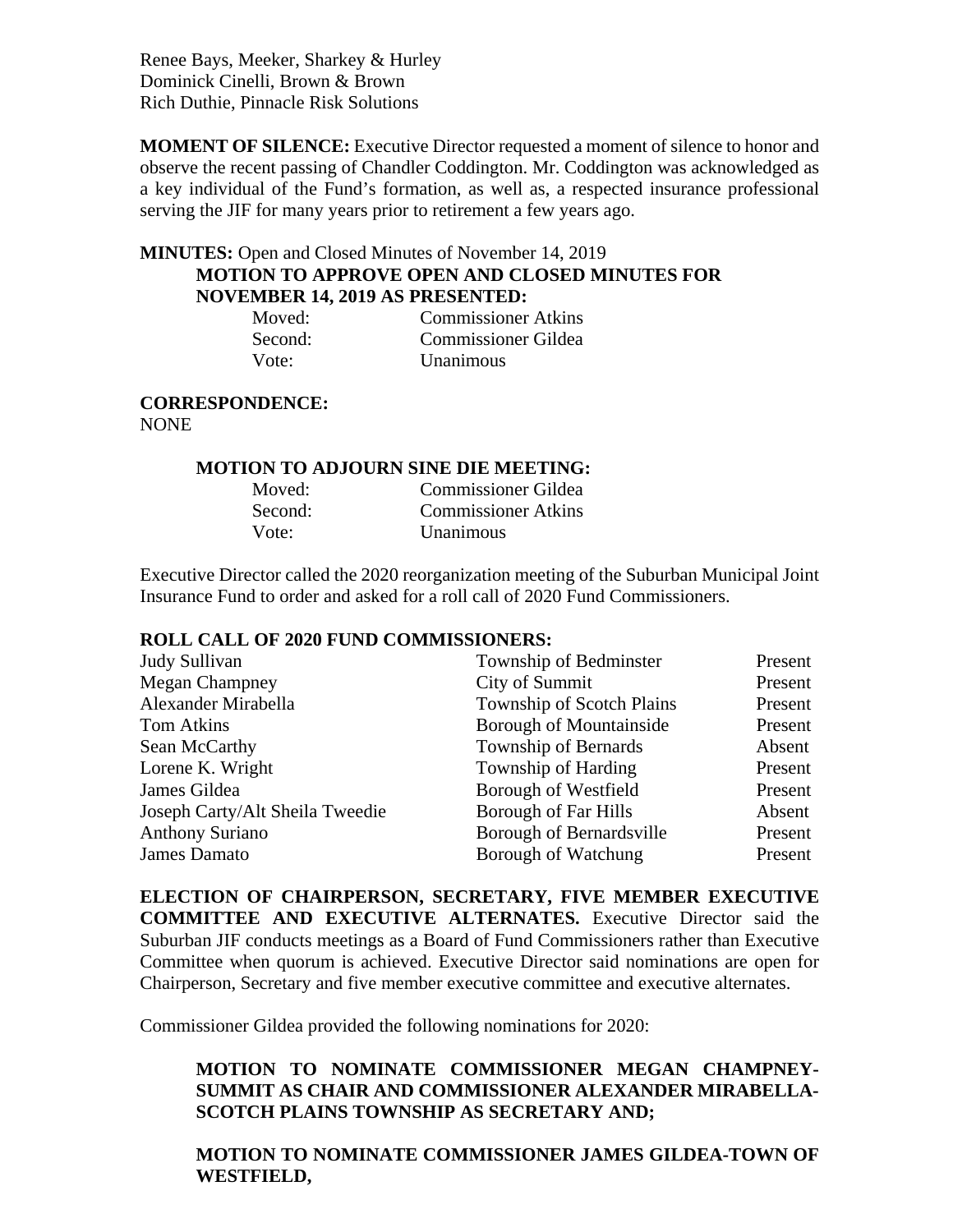**COMMISSIONER JUDY SULLIVAN-BEDMINSTER, COMMISSIONER JAMES DAMATO-BOROUGH OF WATCHUNG, COMMISSIONER SEAN MCCARTHY-BERNARDS AND COMMISSIONER LORENE WRIGHT-HARDING TOWNSHIP AS FIVE MEMBER EXECUTIVE COMMITTEE AND;** 

**MOTION TO NOMINATE COMMISSIONER ANTHONY SURIANO-BERNARDSVILLE AS ALTERNATE #1, JOSEPH CARTY/ALTERNATE SHEILA TWEEDIE – FAR HILLS AS ALTERNATE #2 AND COMMISSIONER TOM ATKINS-MOUNTAINSIDE AS ALTERNATE #3.** 

| Moved:  | Commissioner Gildea        |
|---------|----------------------------|
| Second: | <b>Commissioner Atkins</b> |
| Vote:   | <b>Unanimous</b>           |

## **HEARING NO OTHER NOMINATIONS FOR CHAIR, SECRETARY, EXECUTIVE COMMITTEE OR ALTERNATES, MOTION TO CLOSE NOMINATIONS AND CONFIRM ELECTIONS:**

| Moved:  | <b>Commissioner Atkins</b> |
|---------|----------------------------|
| Second: | Commissioner Mirabella     |
| Vote:   | <b>Unanimous</b>           |

**FUND ATTORNEY ADMINISTERED OATH OF OFFICE TO THE FUND COMMISSIONERS.** 

**RESOLUTION 1-20 FUND PROFESSIONAL APPOINTMENT AND PROFESSIONAL SERVICE AGREEMENTS:** Enclosed with the reorganization resolutions was Resolution 1-20 which confirmed the board's decision to award professional service agreements in accordance with a fair and open process pursuant to N.J.S.A. 19:44A-20.4 et. Seq. for fund years 2018, 2019 and 2020, as well as, any additional contracts awarded within the past year. The Resolution was been updated to reflect the 2020 compensation amounts and estimated 3-year contact amounts as per Local Finance Notice 2017-10.

Resolution 1-20 listed the following re-appointments for 2020:

| Administrator               | <b>PERMA Risk Management Services</b>            |
|-----------------------------|--------------------------------------------------|
|                             | Cathleen A. Kiernan, Executive Director          |
|                             | Joseph Hrubash, Deputy Executive Director        |
|                             | David Grubb, Deputy Executive Director           |
| Attorney                    | Stephen Davis, Esquire                           |
| Treasurer                   | Ralph Maresca                                    |
| Actuary                     | The Actuarial Advantage                          |
| Auditor                     | Suplee, Clooney & Company                        |
| Internal Auditor            | Russo & Associates LLC                           |
| <b>Underwriting Manager</b> | Conner Strong & Buckelew Companies               |
| <b>Safety Director</b>      | <b>J.A. Montgomery Risk Control Services</b>     |
| Claims Administrator        | Qual-Lynx                                        |
| <b>Managed Care</b>         | <b>First Managed Care Option</b>                 |
| <b>Asset Manager</b>        | Wilmington Trust – month to month contract basis |
| <b>Banking Manager</b>      | <b>Investors Bank</b>                            |

**RESOLUTION 2-20 ESTABLISHING A FISCAL MANAGEMENT PLAN:**  Resolution submitted designating Official Depositories and approving a Cash Management Plan; authorizing Signatories on Administrative Accounts; and authorizing Signatories on Claim Accounts; establishing a rate of interest for delinquent assessments; and certifying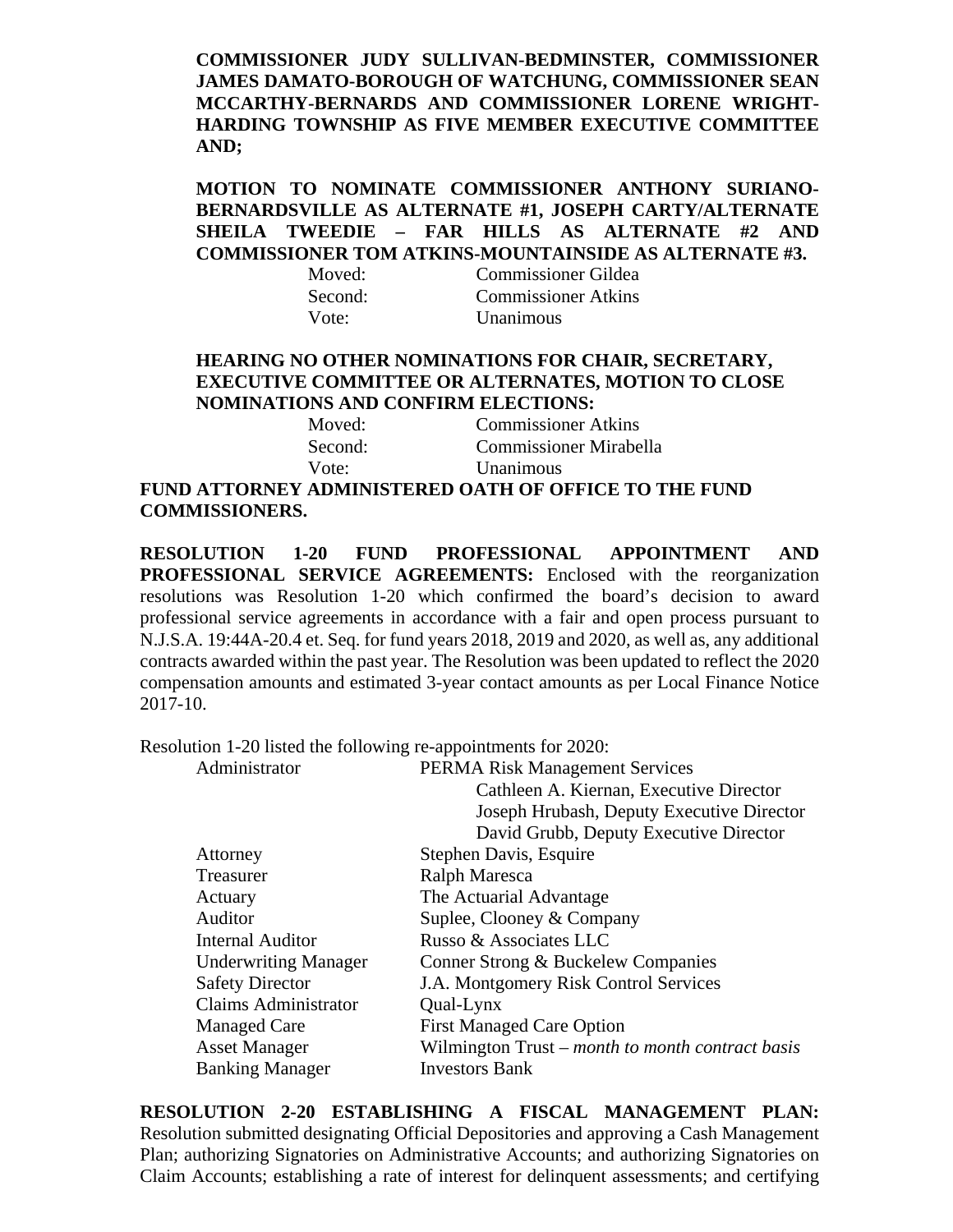Approval Officer for all Fund expenses. Executive Director said the resolution would be noted that the additional Fund Commissioner signatory would be Commissioner Judy Sullivan.

**RESOLUTION 3-20 ESTABLISHING PUBLIC MEETING PROCEDURES:**  Resolution presented establishing 2020 Meeting Dates as the second Thursday of every month at 8:00 am in the Scotch Plains Municipal Building with exception of no meetings scheduled in August and December and the 2021 reorganization is scheduled for January 14, 2021; resolution also designates the official newspaper as Star Ledger; and the MEL's webpage www.njmel.org and the Fund's webpage www.smjif.org for official notices.

**RESOLUTION 4-20 ESTABLISHING FUND RECORDS PROGRAM:** Resolution presented establishing a formal records retention program for Fund year 2020.

**RESOLUTION 5-20 RISK MANAGEMENT PLAN:** The 2020 Risk Management Plan prepared by the Underwriting Manager was included in the agenda for review. Executive Director said the Cyber Retention per Claim (page. 16) should reflect \$25,000 and it will be noted for the minutes, as well as, the plan to be filed with the regulatory agency.

Executive Director said the next following resolutions have been included to meet regulatory compliance as respects placement of insurance coverages. Included in the agenda were resolutions authorizing extraordinary unspecifiable services for public officials/employment practices liability, land use liability, volunteer director's and officer's liability and cyber liability coverages.

**RESOLUTION 6-20 AWARDING EXTRAORDINARY UNSPECIFIABLE SERVICES CONTRACT WITH QBE SPECIALTY INSUANCE COMPANY FOR PRIMARY PUBLIC OFFICIALS/EMPLOYMENT PRACTICES LIABILITY COVERAGE.** 

**RESOLUTION 7-20 AWARDING EXTRAORDINARY UNSPECIFIABLE SERVICES CONTRACT WITH QBE SPECIALTY INSUANCE COMPANY FOR OPTIONAL VOLUNTEER DIRECTOR'S AND OFFICER'S LIABILITY COVERAGE.** 

**RESOLUTION 8-20 AWARDING EXTRAORDINARY UNSPECIFIABLE SERVICES CONTRACT WITH INDIAN HARBOR INSURANCE COMPANY FOR PRIMARY CYBER SECURITY LIABILITY COVERAGE.** 

**RESOLUTION 9-20 AWARDING EXTRAORDINARY UNSPECIFIABLE SERVICES CONTRACT WITH BEAZLEY INSURANCE COMPANY FOR EXCESS CYBER SECURITY LIABILITY COVERAGE.** 

# **MOTION TO ADOPT RESOLUTIONS 1-20 THROUGH 4-20, 5-20 AS AMENDED AND RESOLUTIONS 6-20 THROUGH 9-20:**

Moved: Commissioner Atkins Second: Commissioner Gildea Roll Call Vote:8 Ayes - 0 Nays

Resolutions Made Part of Minutes.

**COMMITTEE APPOINTMENTS:** The Fund has four standing committees. Included in the agenda was a listing of the standing committees from 2019. Fund Commissioners are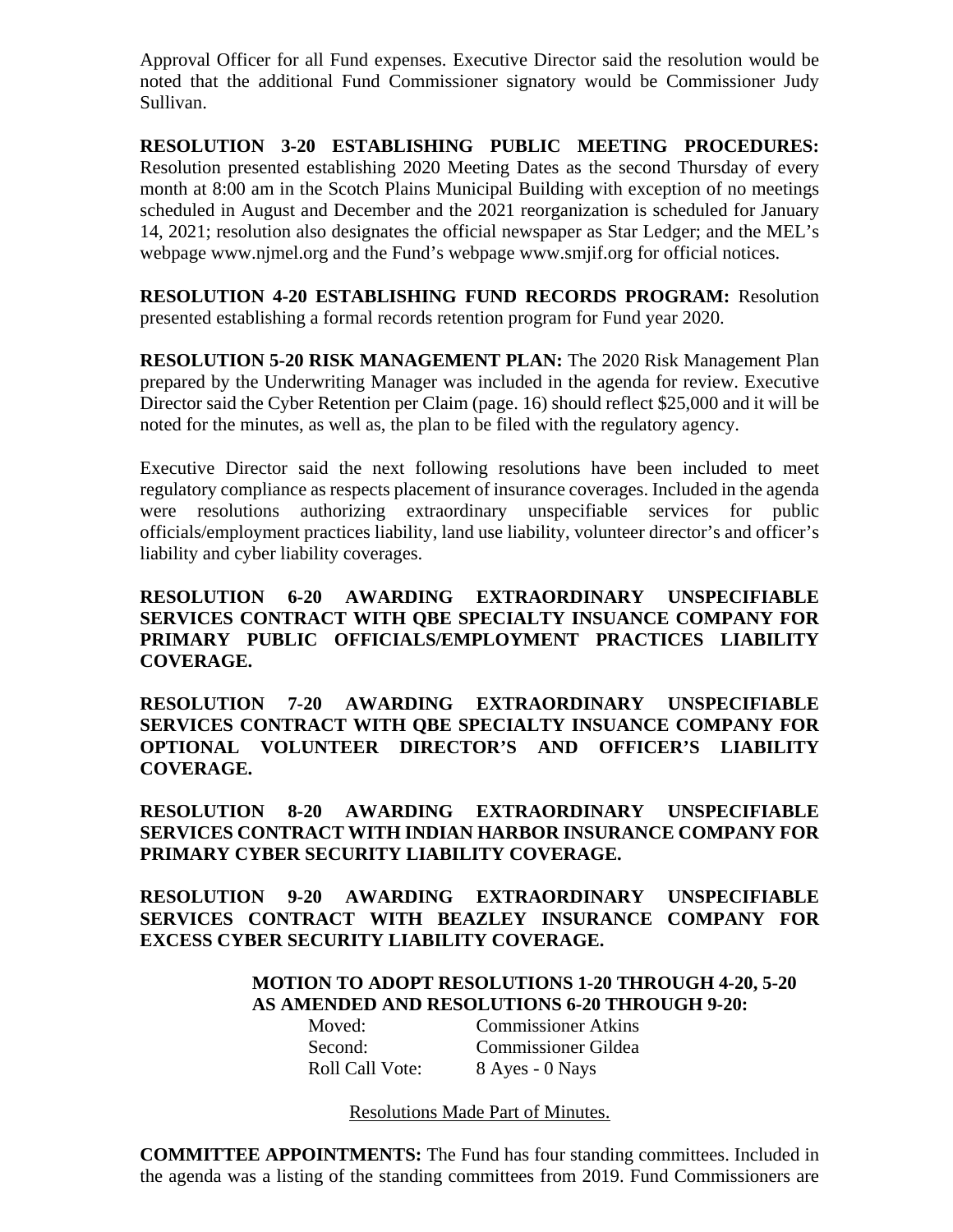encouraged to volunteer to serve in the upcoming year. It was noted that Bob Burns-Borough of Watchung would be retiring soon and should be removed from the Executive Safety Committee. Commissioner Damato indicated he would serve as the designee for Watchung. Commissioner Wright said she would be willing to serve on a committee if needed.

# **EXECUTIVE DIRECTOR:**

**REPORT:** Monthly reports submitted to Fund Commissioners including monthly Fasttrack Accident Frequency, Fast-track Financial report, Fixed Income Portfolio Summary, Claim Activity Report, Interest Rate Summary Comparison, Monthly Loss Ratio by fund year and line of coverage and the Monthly and Annual Regulatory Checklist.

Included in the agenda were tracking reports as of October 31, 2019 and November 30, 2019; Executive Director referred to the tracking reports as of November and noted the Fund's statutory surplus stands at \$3.3 million. Executive Director reviewed the Lost Time Accident Frequency (LTAF) as of November 30, 2019 and said the JIF's rate is 1.53; the overall MEL/JIF rate is 1.43.

**MEMBERSHIP:** Executive Director reported that Scotch Plains elected to renew its membership with the Suburban Municipal Joint Insurance Fund. Enclosed in the agenda for information only was a revised 2020 budget reflecting all members.

**COVERAGE COMMITTEE:** Executive Director reported a meeting of this committee will be scheduled this month via teleconference to review and adopt the JIF Crime Policy. Executive Director said the policy was rewritten to update language, but noted there were no coverage changes; it was approved by the MEL Coverage Committee for distribution to local JIFs for their review and adoption.

**RCF 2020 REORGANIZATION MEETING:** The Residual Claims Fund's 2020 Reorganization meeting was held on January 6, 2020 at 10:30 a.m. at the Forsgate Country Club. A copy of Commissioner Champney's report was distributed for information.

**EJIF 2019 NOVEMBER MEETING & 2020 REORGANIZATION MEETING:** The EJIF met on November 20, 2019 during the NJSLOM Convention and the 2020 Reorganization meeting was held on January 6, 2020 at 10:50 a.m. at the Forsgate Country Club. A copy of Commissioner Champney's reports were distributed for information.

**MEL 2019 NOVEMBER MEETING & 2020 REORGANIZATION MEETING:** The MEL met on November 20, 2019 during the NJSLOM Convention and the MEL 2020 Reorganization meeting was held on January 6, 2020 at 11:15 am in the Forsgate Country Club. A copy of Commissioner Champney's report was distributed for information.

**POWER OF COLLABORATION:** Enclosed in the agenda was the latest in the series of "Power of Collaboration" ads that will appear in the League of Municipalities magazine. The first highlights the savings to MEL members and taxpayers since its inception (January Ad) and the second highlights the program to address the protection and safe treatment of minors (February Ad).

**2020 ASSESSMENTS:** The 2020 assessments were mailed out via certified mail on 12/16/19, as well as, emailed to Risk Managers. As a reminder, first installment payments are due to Treasurer, Ralph Maresca, by January 31, 2020.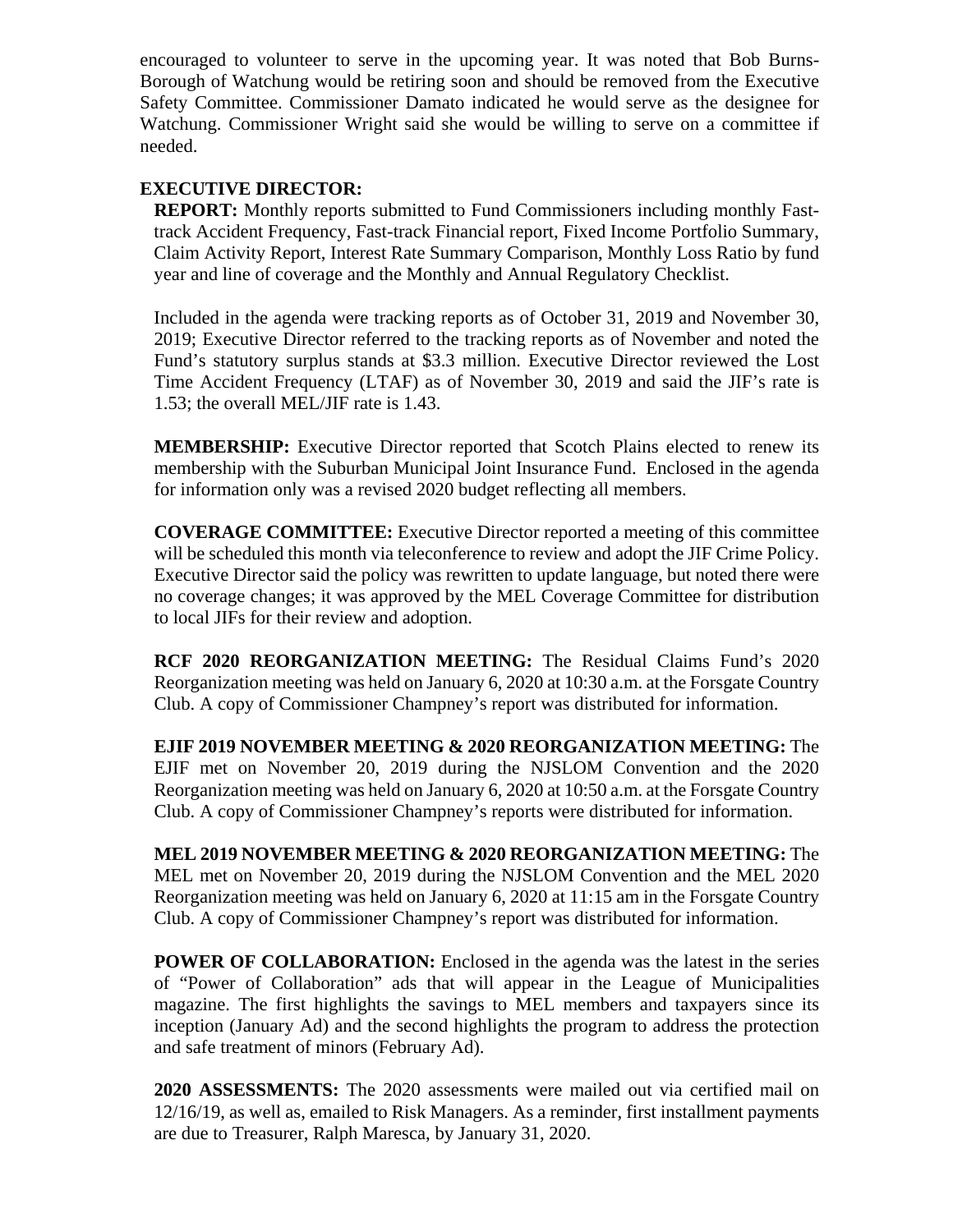**2020 BUDGET:** In accordance with the regulations, the budget adopted by the Fund has been advertised in the Fund's official newspaper. In addition, PERMA has sent the budget to member municipalities and has filed the same with the State.

**INCLEMENT WEATHER PROCEDURE:** A procedure has been instituted for Commissioners to confirm whether a meeting has been cancelled. The Executive Director will talk to the Chair to determine if a meeting should be cancelled. In the case of an early morning or evening meeting, PERMA will leave a message, which can be obtained by dialing the Fund's main number (201) 881-7632. For meetings that occur during normal business hours, meeting status can also be obtained by dialing the Fund office.

#### **TREASURER:**

#### **VOUCHER LIST:**

**CONFIRMATION DECEMBER 2019 PAYMENTS- DIVIDENDS**  Closed Years: \$48,577.00

#### **CONFIRMATION DECEMBER 2019 PAYMENTS**

2019: \$411,970.92

#### **JANUARY 2020 VOUCHER PAYMENTS, RESOLUTION 10-20**

| Fund Year 2019: | \$563.70     |
|-----------------|--------------|
| Fund Year 2020: | \$462,576.20 |
| Total:          | \$463,139.90 |

# **CONFIRMATION OF CLAIMS PAYMENTS/CERTIFICATION OF CLAIMS' TRANSFERS FOR MONTHS OF OCTOBER 2019:**

| <b>Total:</b>   | \$155,192.45 |
|-----------------|--------------|
| Closed:         | \$0.00       |
| Fund Year 2015: | \$706.17     |
| Fund Year 2016: | \$42,592.76  |
| Fund Year 2017: | \$8,195.98   |
| Fund Year 2018: | \$551.00     |
| Fund Year 2019: | \$103,146.54 |

## **CONFIRMATION OF CLAIMS PAYMENTS/CERTIFICATION OF CLAIMS' TRANSFERS FOR MONTHS OF NOVEMBER 2019:**

| <b>Total:</b>   | \$75,816.85 |
|-----------------|-------------|
| Closed:         | \$0.00      |
| Fund Year 2015: | \$0.00      |
| Fund Year 2016: | \$4,138.94  |
| Fund Year 2017: | \$2,148.90  |
| Fund Year 2018: | \$2,500.00  |
| Fund Year 2019: | \$67,029.01 |

**MOTION TO CONFIRM DECEMBER 2019 PAYMENTS, DECMEBER 2019 DIVIDEND CHECKS AND ADOPT RESOLUTION 10-20 APPROVING JANUARY 2020 BILLS LIST AND APPROVE CONFIRMATION & CERTIFICATION OF OCTOBER 2019 AND NOVEMBER 2019 CLAIM TRANSFERS AS SUBMITTED:** 

Moved: Commissioner Atkins Second: Commissioner Wright Roll Call Vote: 8 Ayes-0 Nays Voucher List and Treasurer's Report Made Part of Minutes.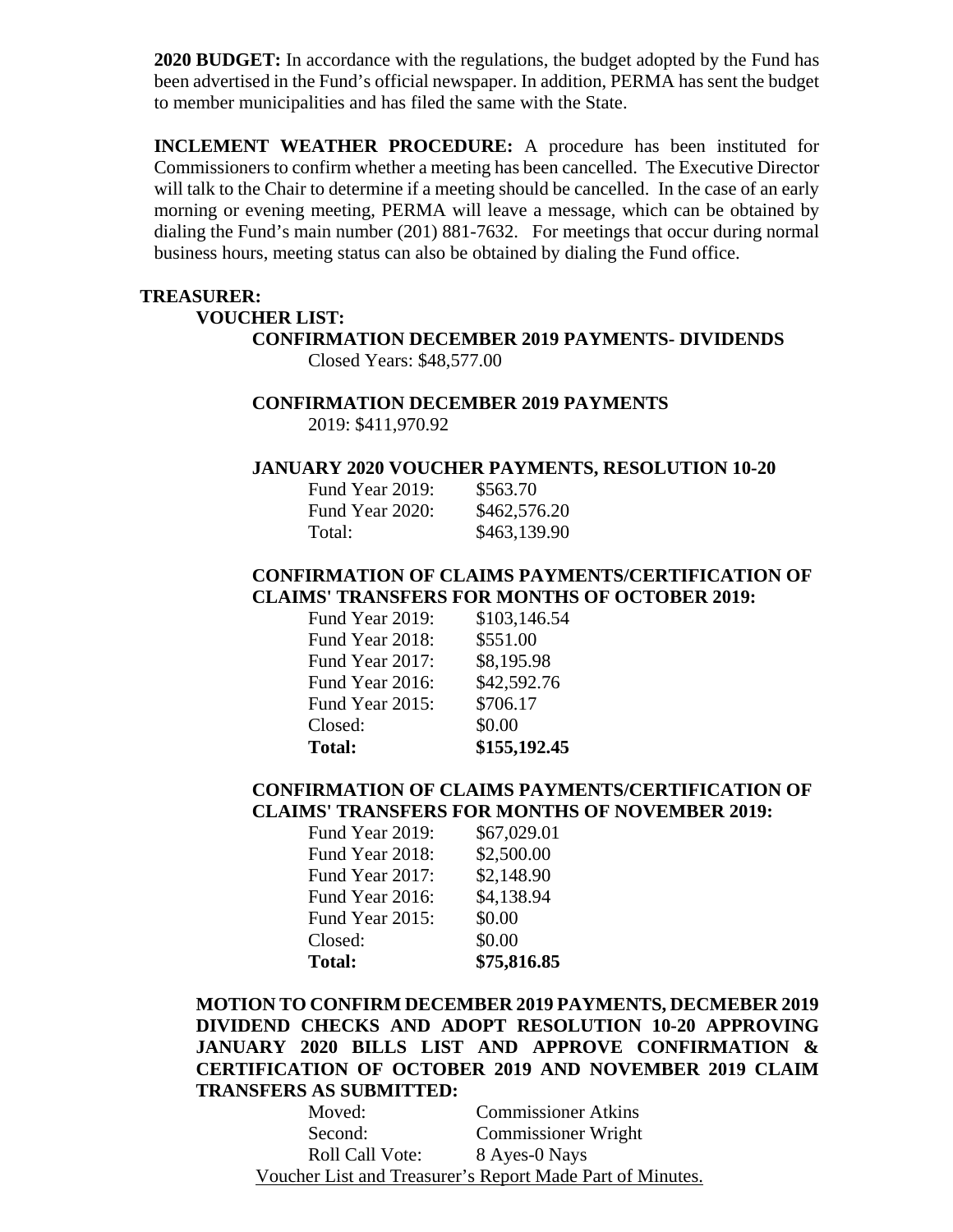# **ATTORNEY:**

**REPORT:** Included in the agenda was a report of appellate decisions impacting municipalities, as well as, recent legislation passed regarding Domestic Violence Policy. The legislation states that all public employers must adopt a policy and designate a Human Resources Officers (HRO) to assist employees that are victims of domestic violence. Executive Directors said this new legislation and policy will be referenced in the model policy to be distributed this year as part of the updates conducted every 2-years to the Employment Practices Program.

Monthly Report Made Part of Minutes.

## **UNDERWRITING MANAGER:**

**REPORT:** Underwriting Manager provided a summary of the 2020 insurance renewal noting the following:

- Zurich, the MEL's excess property carrier, offered a 6% rate renewal which was positive considering the property market saw several adjustments and market hardening due to significant and numerous natural disasters.
- Safety National, Workers' Compensation carrier, renewed the  $2<sup>nd</sup>$  year of a year contract with a 3.9% rate decrease.
- Brit, Munch and Chubb, Casualty carriers, provided favorable rates and renewals.

Also included was a memorandum on the 2020 Cyber Insurance Renewal noting the change in member retention from \$10,000 to \$25,000. Also included was a list of members that completed the checklists to achieve Tier 1 or Tier 2 status as part of the Cyber Compliance Program, which allows members to receive retention reimbursements in the event of cyber incident.

Monthly Report Made Part of Minutes.

## **MANAGED CARE:**

**MONTHLY REPORT:** Included in the agenda was the December 2019 report submitted by FMCO. Managed Care Provider said the total provider billed amount for year-end was \$1,947,121, was re-priced to \$486,010 for a total savings of 75% and a PPO penetration of 94%.

Monthly Activity Report Made Part of Minutes.

## **SAFETY DIRECTOR:**

**MONTHLY REPORT:** Included in the agenda was the November and December 2019 report noting the activities/trainings, MSI classes and a Safety Director bulletin distributed during that time. Safety Director said the monthly report will include a new section reporting on Law Enforcement Loss Control Services. A report of MSI training from 1/1/2019 to 12/31/2019 was distributed showing total classroom users at 447 and total online users at 201 for all Fund members.

Safety Director said there is an Executive Safety Committee meeting at 9AM in Scotch Plains following this meeting.

Monthly Report Made Part of the Minutes.

## **CLAIMS:**

**REPORT:** Claims Administrator said they have Payment Authority Requests to present during Closed Session.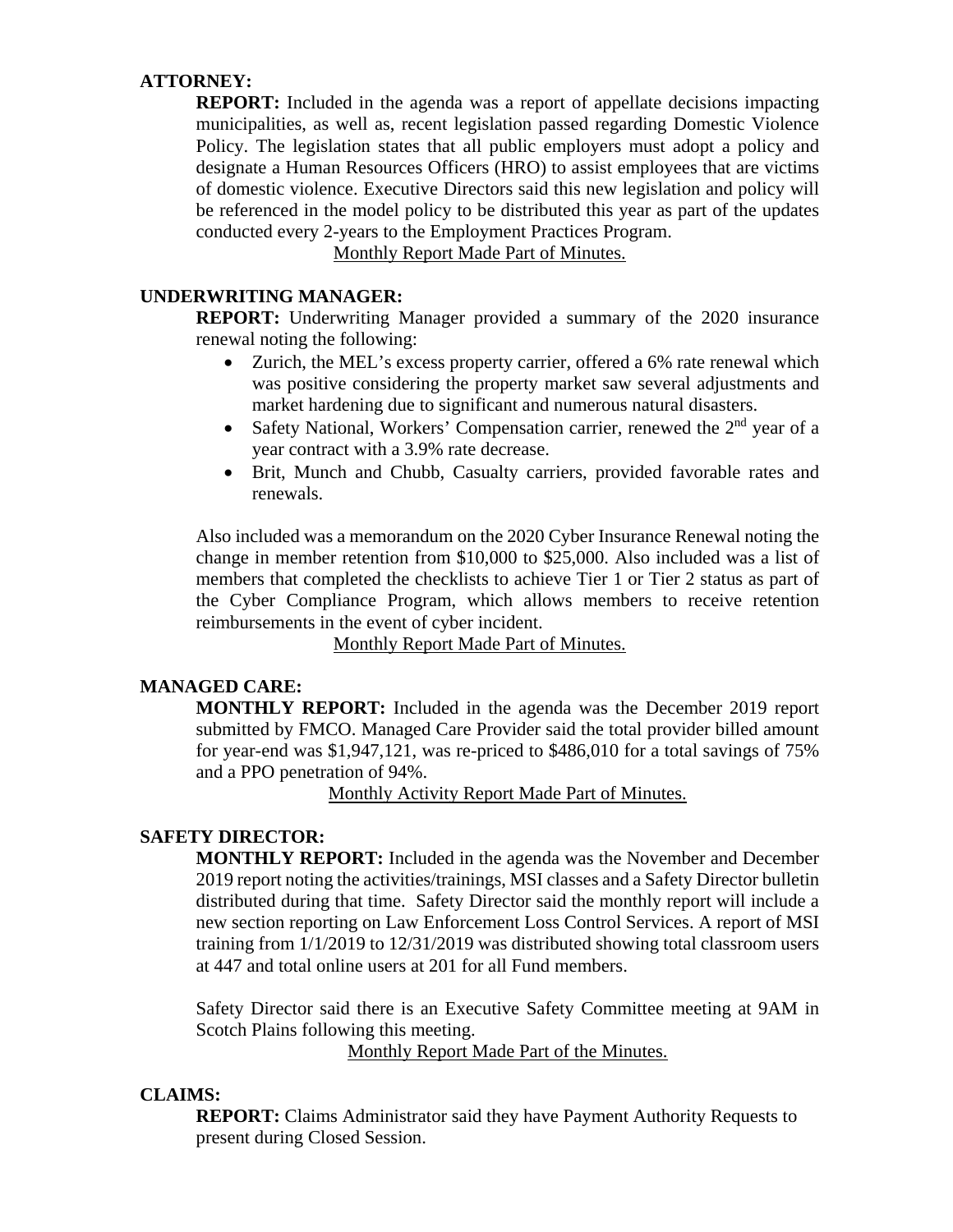# **RESOLUTION - EXECUTIVE SESSION FOR CERTAIN SPECIFIED PURPOSES: PERSONNEL - SAFETY & PROPERTY OF PUBLIC LITIGATION AND CONTRACT MATTERS:**

Roll Call Vote: Unanimous

Moved: Commissioner Atkins Second: Commissioner Gildea

**PAYMENT AUTHORIZATION REQUESTS:** Executive Committee reviewed payment authorization requests presented by Claims Service in Executive Session.

## **MOTION TO RETURN TO OPEN SESSION:**

Moved: Commissioner Atkins Second: Commissioner Gildea Roll Call Vote: Unanimous

## **MOTION TO APPROVE PAYMENT AUTHORIZATION REQUEST PRESENTED IN EXECUTIVE SESSION BY QUAL-LYNX:**

Moved: Commissioner Gildea Second: Commissioner Damato Roll Call Vote: 8 Ayes - 0 Nays

**OLD BUSINESS:**  NONE

**NEW BUSINESS:**  NONE

## **MOTION TO ADJOURN:**

Moved: Commissioner Atkins Second: Commissioner Gildea Vote: Unanimous

**MEETING ADJOURNED:** 8:47AM **NEXT MEETING:** February 13, 2020 - 8:00 AM Nancy A. Ghani, Account Manager for ALEXANDER MIRABELLA, SECRETARY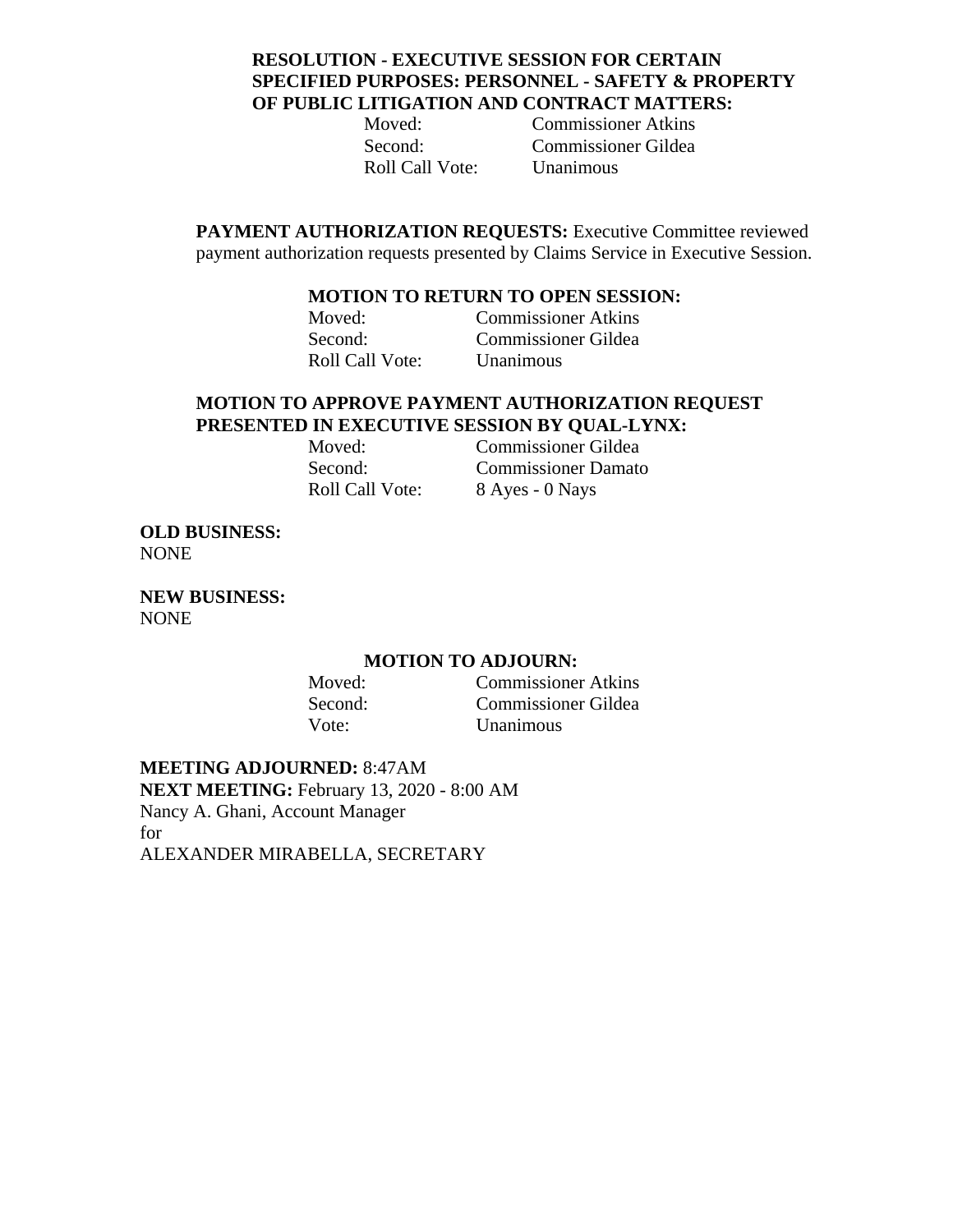## **RESOLUTION NO. 1-20**

#### **SUBURBAN MUNICIPAL JOINT INSURANCE FUND**

#### **APPOINTING CERTAIN PROFESSIONALS AND SERVICE ORGANIZATIONS**

 **WHEREAS,** the Suburban Joint Insurance Fund (hereinafter the Fund) requires the services of certain professionals and service organizations for the 2018, 2019 & 2020 Fund years; and

 **WHEREAS,** NJSA 40a11-15 (6) allows for a contract duration of three (3) years; and,

 **WHEREAS,** the Fund resolved to award Professional Service Agreements in accordance with a fair and open process pursuant to NJSA 19:44A-20.4 et. seq.; and,

**WHEREAS,** a notice soliciting proposals was published in the Star Ledger, 2017 issue of the June  $30<sup>th</sup>$  edition and posted on the Suburban Municipal website www.smjif.org under the Public Bids section; and, a notice advising of a competitive contract was published in the Star Ledger 2019 issue of the July  $25<sup>th</sup>$  edition; and

 **WHEREAS**, responses were received from professional service providers and service organizations as listed below on July 21, 2017 at 2 pm; and,

 **WHEREAS,** the Fund's Rules & Contract Committee recommended the award of contracts to the below listed Professional Service Providers and service organizations based on a review of their; responses, experience and prior service provided at the rates established by the Board of Fund Commissioners; and,

 **WHEREAS,** the Fund Treasurer has indicated that sufficient funds exist for the award of these contracts in the usual and customary accounts.

 **WHEREAS**, the Suburban Joint Insurance Fund Joint Insurance Fund resolved to appoint the Fund Professionals – noted below – to three year terms commencing on January 1, 2018 and ending on December 31, 2020 in accordance with a fair and open process pursuant to N.J.S.A. 19:44A-20.4 et. Seq.;

**NOW THEREFORE, BE IT RESOLVED** that the contracts for the following professionals be appointed for a three year term *(unless otherwise specified):*

1. **PERMA Risk Management Services as Administrator,** Cathleen A. Kiernan is appointed as **Executive Director,** and Joseph Hrubash and David N. Grubb as **Deputy Executive Directors**, and both as **agents for process of service.** \$540,605.28 is the estimated dollars that will be expended in connection with this contract over its three-year term. The annual amount of \$183,781.77 has been appropriated in the Administration Line Item of the 2020 budget.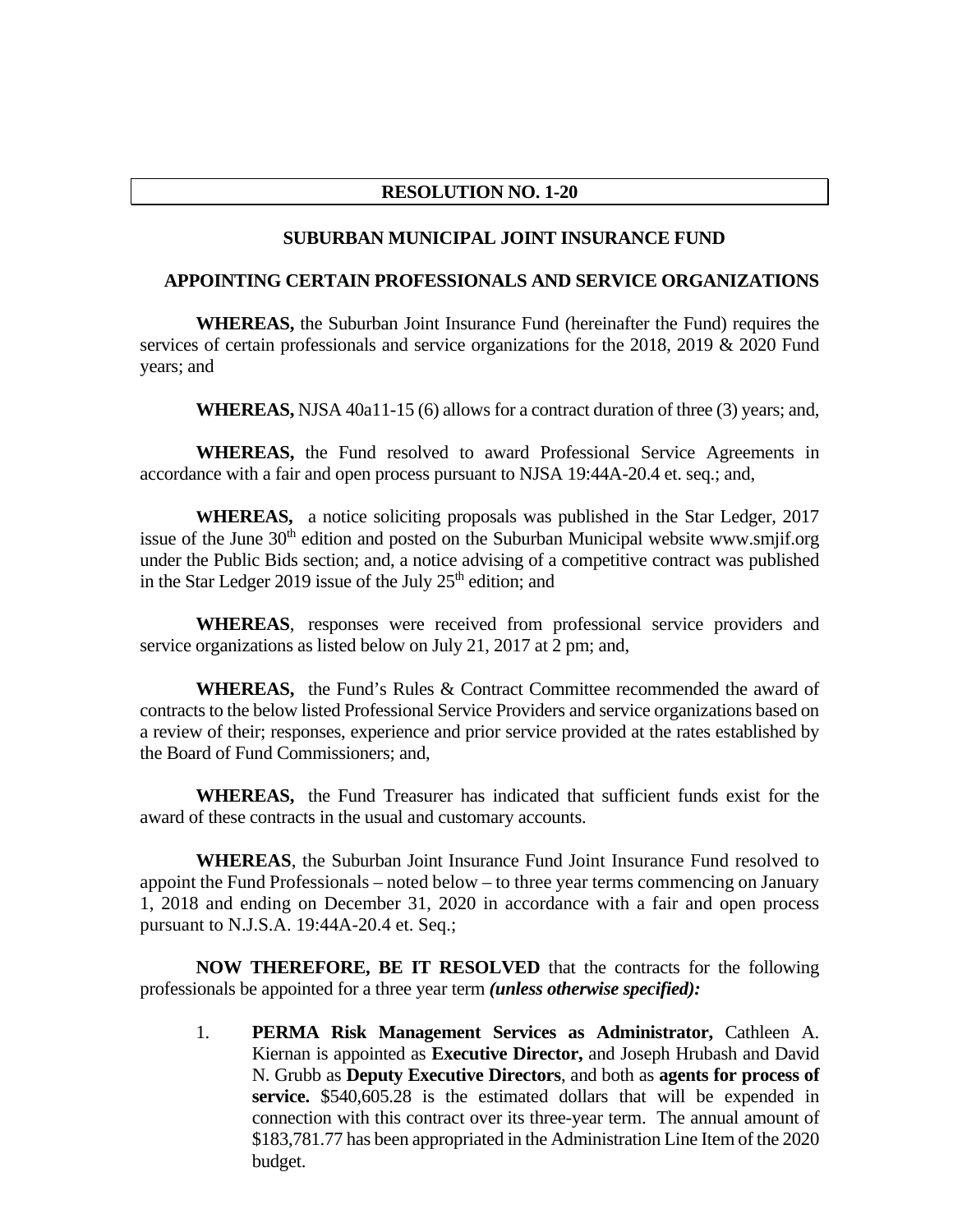- 2. **Stephen Davis, Esquire as Fund Attorney:** \$194,964.68 is the estimated dollars that will be expended in connection with this contract over its three-year term. The annual amount of \$66,279.67 has been appropriated in the Attorney Line Item of the 2020 budget.
- 3. **Ralph Maresca as Fund Treasurer:** \$56,352.47 is the estimated dollars that will be expended in connection with this contract over its three-year term. The annual amount of \$19,157.14 has been appropriated in the Treasurer Line Item of the 2020 budget.
- 4. **The Actuarial Advantage as Fund Actuary:** \$96,555.62 is the estimated dollars that will be expended in connection with this contract over its three-year term. The annual amount of \$32,824.62 has been appropriated in the Actuary Line Item of the 2020 budget.
- 5. **Suplee, Clooney, et al as Fund Auditor:** \$38,255.00 is the estimated dollars that will be expended in connection with this contract over its three-year term. The annual amount of \$13,005.00 has been appropriated in the Auditor Line Item of the 2020 budget.
- 6. **Russo & Associates, LLC as Internal Auditor.** \$24,423.30 is the estimated dollars that will be expended in connection with the Internal Auditor Insurance Services contract over its three-year term. The annual amount of \$8,302.84 has been appropriated as the fee not to exceed in the Internal Auditor Line Item of the 2020 budget.
- 7. **Conner Strong & Buckelew Companies, as Underwriting Manager:**  \$61,208.00 is the estimated dollars that will be expended in connection with the Underwriting Manager contract over its three-year term. Contract term is October 1, 2019 through December 31, 2022. The annual amount of \$20,000 has been appropriated in the Underwriting Manager Line Item of the 2020 budget.
- 8. **J.A. Montgomery Risk Control Services as Fund Safety Service Provider:**  \$195,265.58 is the estimated dollars that will be expended in connection with the Safety Director contract over its three-year term. The annual amount of \$66,381.62 has been appropriated in the Safety Director Line Item of the 2020 budget.
- 9. **Qual-Lynx as the Claims Service Organization:** \$625,663.89 is the estimated dollars that will be expended in connection with the Claims Service contract over its three-year term. The annual amount of \$212,697.92, has been appropriated in the Claims Adjuster Line Item of the 2020 budget.
- 10. **FMCO as the Managed Care Organization**: \$242,037.89 is the estimated dollars that will be expended in connection with the Managed Care Provider contract over its three-year term. The annual amount of \$82,282.13 has been appropriated in the Workers Compensation Claims Fund Line Item of the 2020 budget.
- 11. **Investors Bank for Banking Manager** at an earnings rate based on a combined average balance of \$20,000,000 of participating joint insurance funds which will earn the federal funds rate less .25% with a floor of .65%.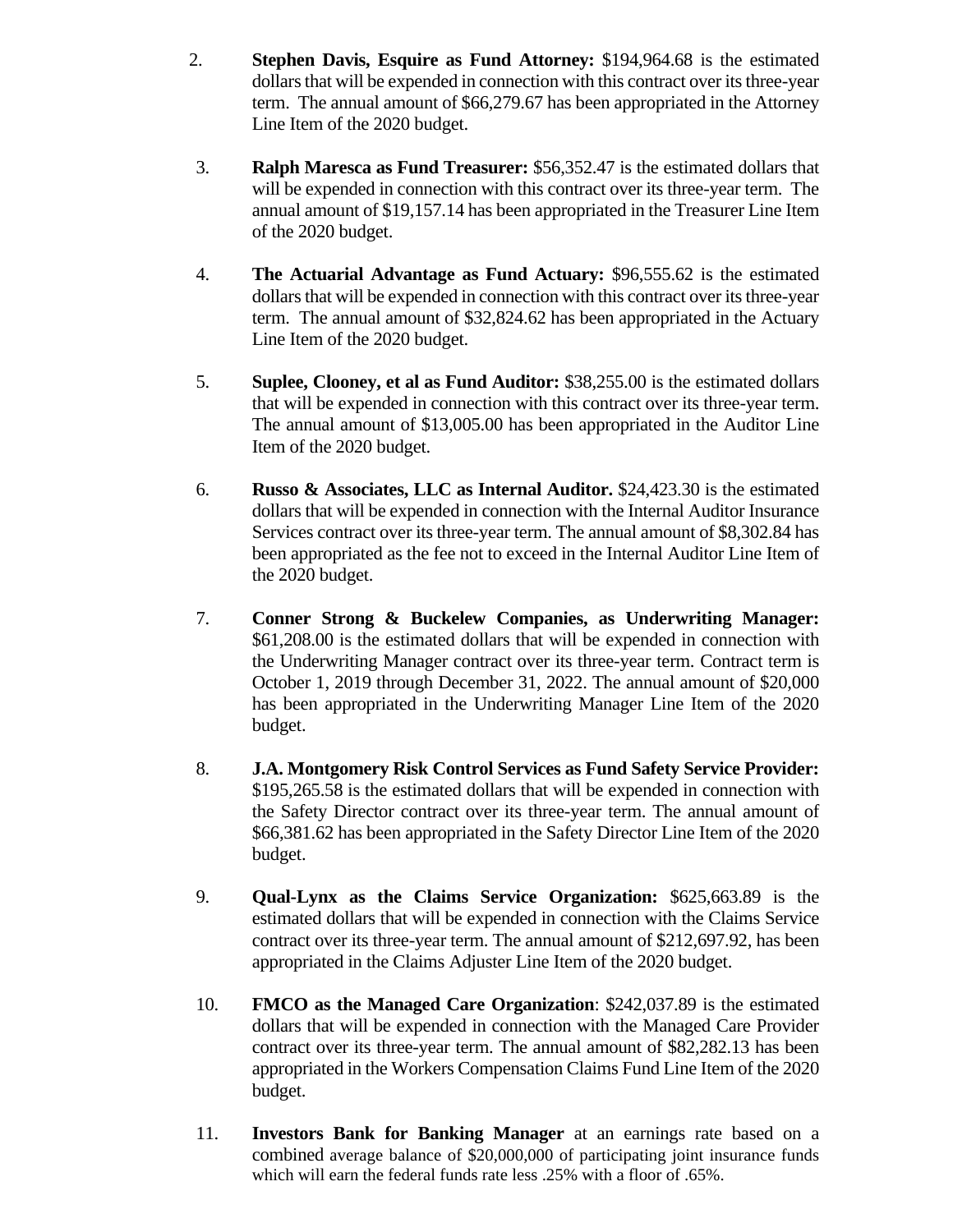12. **Wilmington Trust as the Asset Manager** .05% of the market value of the FUND's invested assets on a month to month basis until a successor is duly appointed.

**NOW, THEREFORE, BE IT RESOLVED,** all Professional Service Providers and Service Organizations appointed pursuant to this Resolution shall service the Fund in accordance with the terms and conditions of the Professional Service contracts attached to this Resolution.

 **BE IT FURTHER RESOLVED,** that in accordance with NJSA 19:44A-20.7, the decision of the Fund's Board of Fund Commissioners that the procurement process utilized, constitutes a fair and open process, shall be final.

ADOPTED: This 9<sup>th</sup> day of January 2020 before the Governing Body:

# **SUBURBAN MUNICIPAL JOINT INSURANCE**

Megan Champney Alexander Mirabella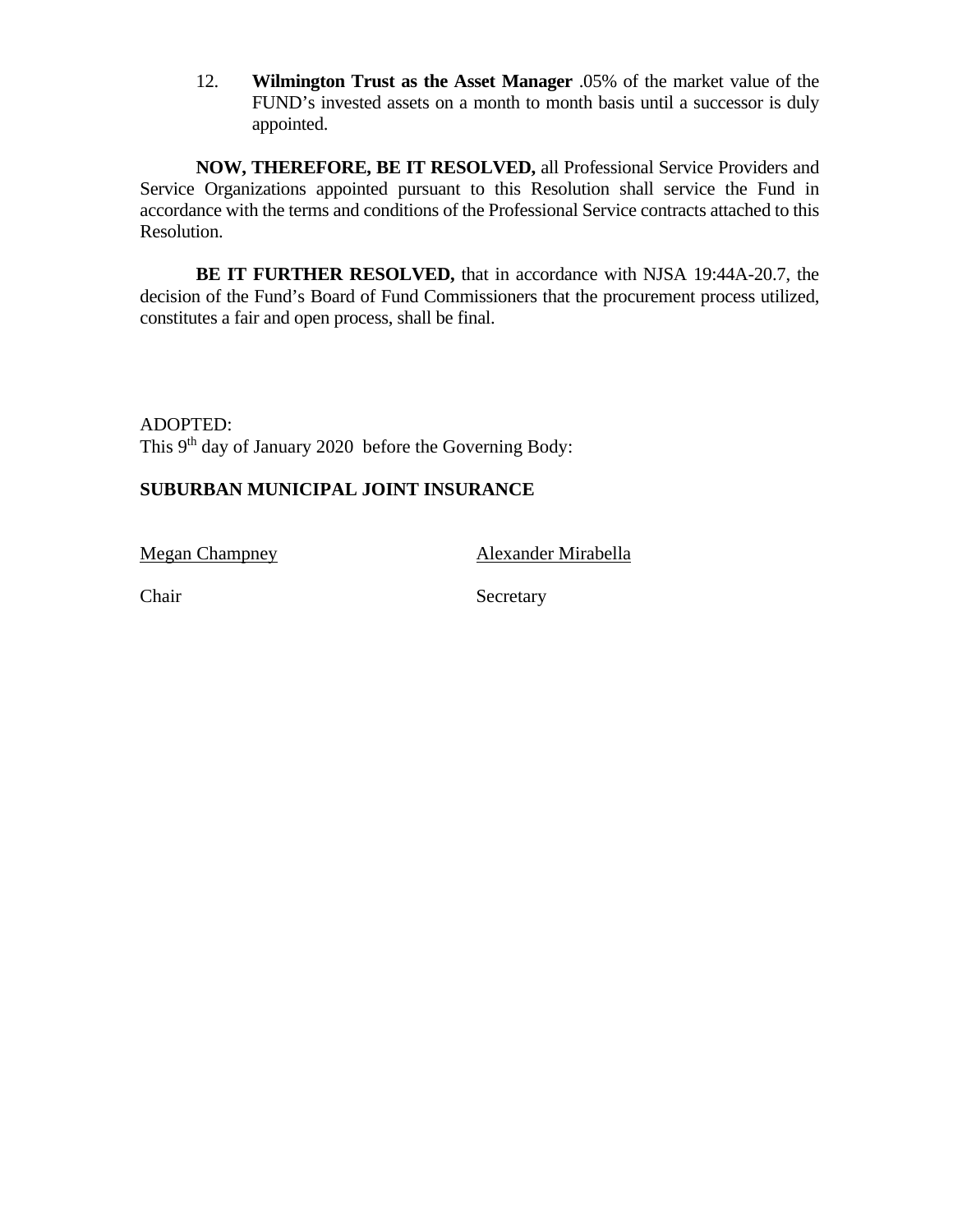# **RESOLUTION NO. 2-20**

# **SUBURBAN MUNICIPAL JOINT INSURANCE FUND** (Hereafter referred to as "THE FUND") **ESTABLISHING A FISCAL MANAGEMENT PLAN FOR THE 2020 FUND YEAR**

**WHEREAS**, THE FUND is duly constituted as a Municipal Joint Insurance Fund, as permitted under the laws promulgated by the State of New Jersey, (N.J.S.A. 40A-36, et.seq.); and

**WHEREAS,** THE FUND is subject to the requirements contained within the Local Fiscal Affairs Law (N.J.S.A. 40A-5, et.seq.); and

**NOW, THEREFORE BE IT RESOLVED** by the Board of Fund Commissioners that for the 2020 Fund Year:

1. All funds for Administrative Expenses, Reinsurance, Dividends and Miscellaneous Expenses, shall be withdrawn from the Official named Depository(ies) by check, which shall bear the signatures of at least two  $(2)$  of the following persons, duly authorized pursuant to this Resolution.

| <b>Megan Champney</b> | <b>CHAIR</b>        |
|-----------------------|---------------------|
| Alexander Mirabella   | <b>SECRETARY</b>    |
| Ralph Maresca         | <b>TREASURER</b>    |
| Judith Sullivan       | <b>COMMISSIONER</b> |

2. All funds for Claims payments shall be withdrawn from the Official Depository(ies) by check, which shall bear the signatures of at least two (2) of the following persons, duly authorized pursuant to this Resolution.

Ralph Maresca, Treasurer Dave S. Ruber, Qual-Lynx Alice H. Lihou, Qual-Lynx Janet Buggle, Qual-Lynx

- 3. For Wire Transfersthat the FUND does hereby require that Investors Bank obtain voice confirmation prior to executing wire transfers to external accounts from the Fund Treasurer.
- 4. The Cash and Investment Policy attached herewith, shall be adopted.
- 5. The rate of interest assessed by the Fund, for delinquent assessments shall be ten (10) percent per annum, from the due date for any such assessment.
- 6. Certifying and Approval Officer for all FUND expenses shall be the FUND's Executive Director and/or the Account Manager so designated by the Executive Director.
- 7. In accordance with the MEL's Retrospective Rating Program, the FUND does hereby transfers the aggregate excess contingency line item collected with 2020 Fund assessments to the Aggregate Loss Fund Contingency Account.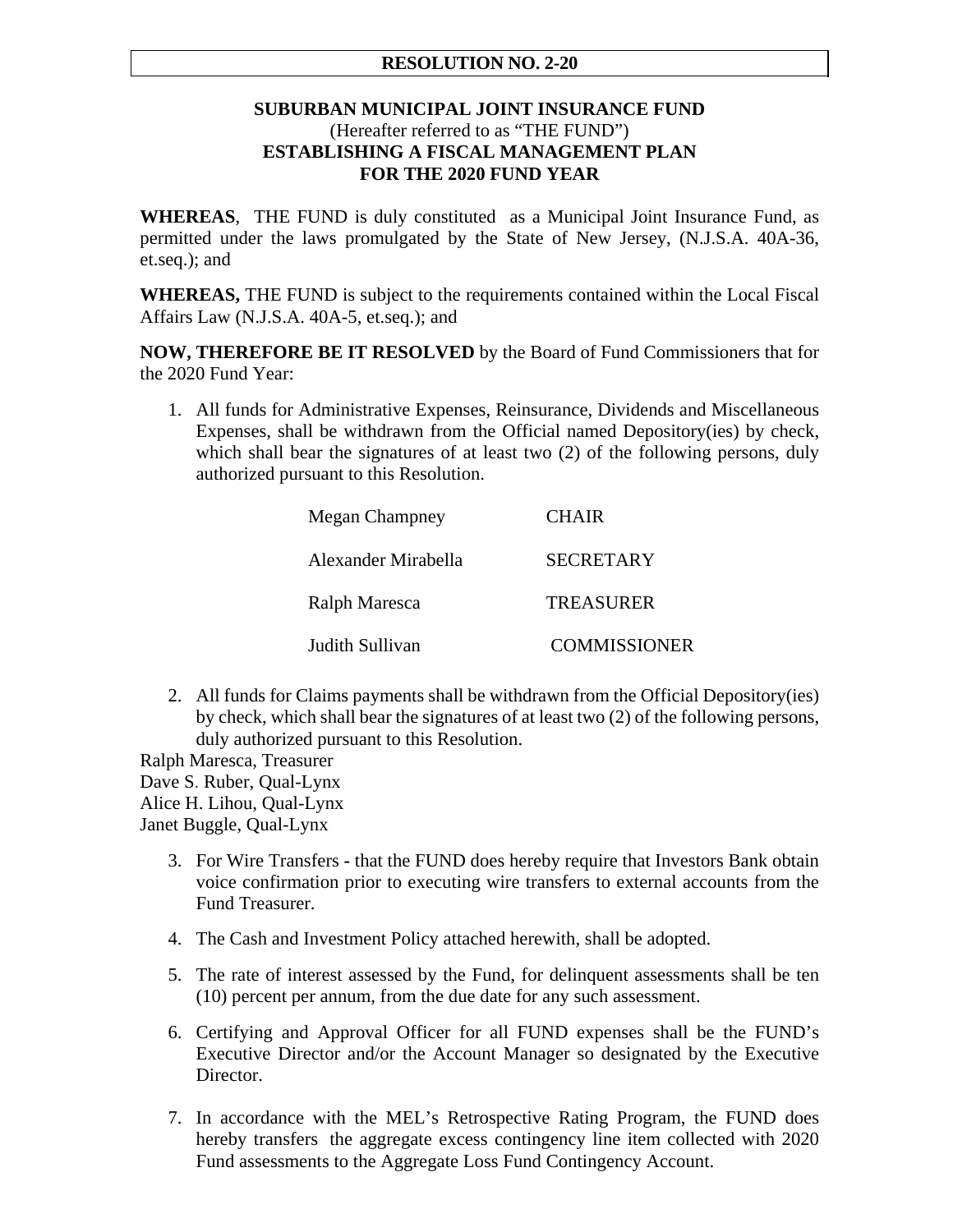ADOPTED: This 9<sup>th</sup> day of January 2020 before the Governing Body:

# **SUBURBAN MUNICIPAL JOINT INSURANCE**

Megan Champney **Alexander Mirabella**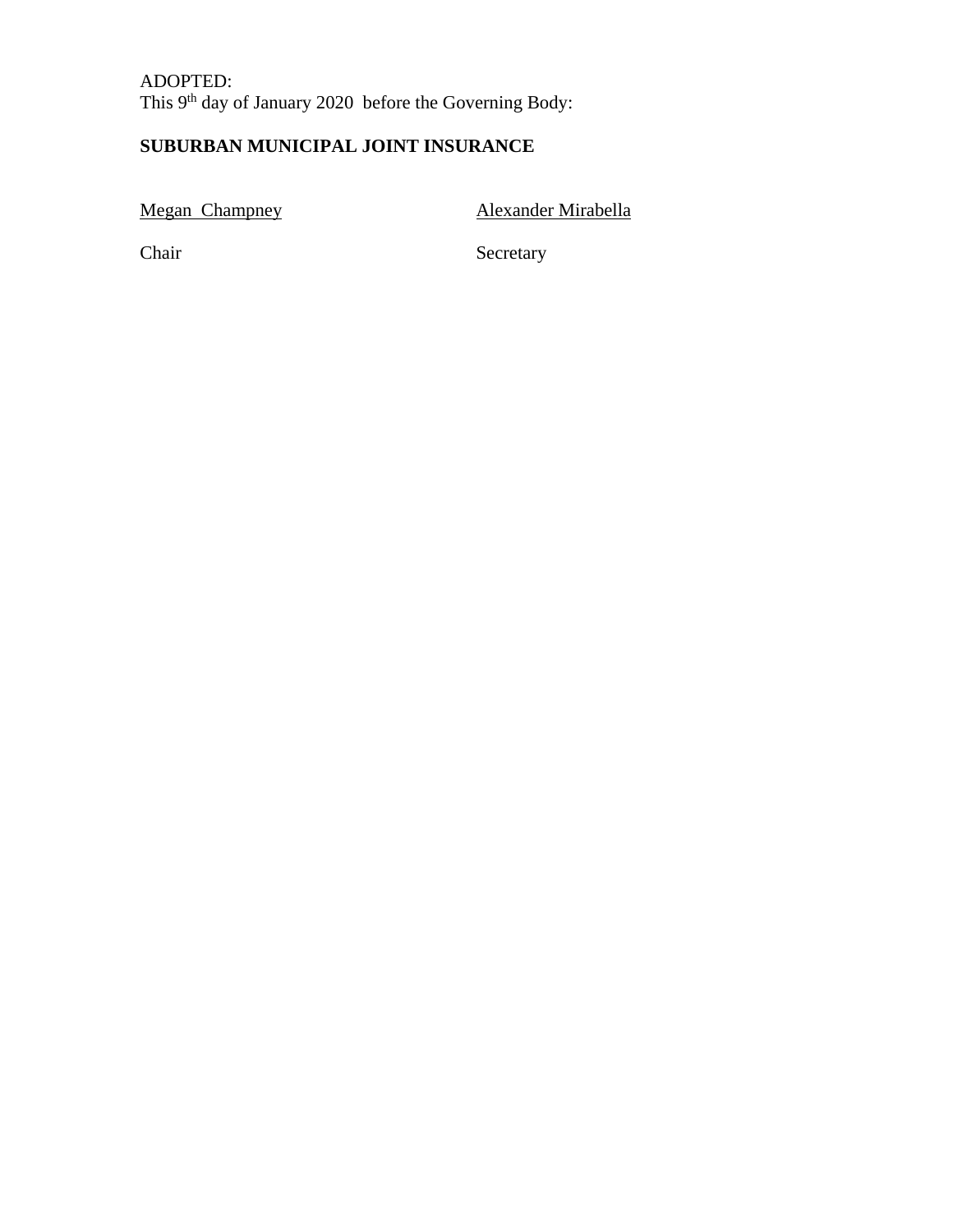# **SUBURBAN MUNICIPAL JOINT INSURANCE FUND 2020 CASH MANAGEMENT AND INVESTMENT POLICY**

# *1.) Cash Management and Investment Objectives*

The Suburban Municipal Joint Insurance Fund (hereinafter referred to as the FUND) objectives in this area are:

- a) Preservation of capital.
- b) Adequate safekeeping of assets.
- c) Maintenance of liquidity to meet operating needs, claims settlements and dividends.
- d) Diversification of the FUND's portfolio to minimize risks associated with individual investments.
- e) Maximization of total return, consistent with risk levels specified herein.
- f) Investment of assets in accordance with State and Federal Laws and Regulations.
- g) Accurate and timely reporting of interest earnings, gains and losses by line of coverage in each Fund year.
- h) Where legally permissible, cooperation with other local municipal joint insurance funds, and the New Jersey Division of Investment in the planning and execution of investments in order to achieve economies of scale.
- i) Stability in the value of the FUND's economic surplus.

# *2.) Permissible Investments*

Investments shall be limited to investments authorized under N.J.S.A. 40A:5-1.1 Joint Insurance Funds and Chapter 38, Joint Insurance Funds, Subchapter 1. Investments 5:38-1.1, 5:38-1.2 and 5:38-1.3 of the New Jersey Administrative Code.

# *3.) Authorized Depositories*

In addition to the above, the FUND is authorized to deposit funds in certificates of deposit and other time deposits in banks covered by the Governmental Unit Depository Protection Act, NJSA 17:9-14 et seq. (GUDPA). Specifically authorized depositories include but are not limited to:

## Investors Bank

The FUND is also authorized to invest its assets in the New Jersey Cash Management Fund.

# *4.) Authority for Investment Management*

The Treasurer is authorized and directed to make investments, with a maturity of three months or longer, through asset managers that may be selected by the Executive Board. Such asset managers shall be discretionary trustees of the FUND.

Their actions and decisions shall be consistent with this plan and all appropriate regulatory constraints.

In executing investments, asset managers shall identify the investment that is the most advantageous to the fund, unless otherwise directed by the FUND. Transactions may also be processed through the New Jersey Division of Investment by the Fund's asset managers.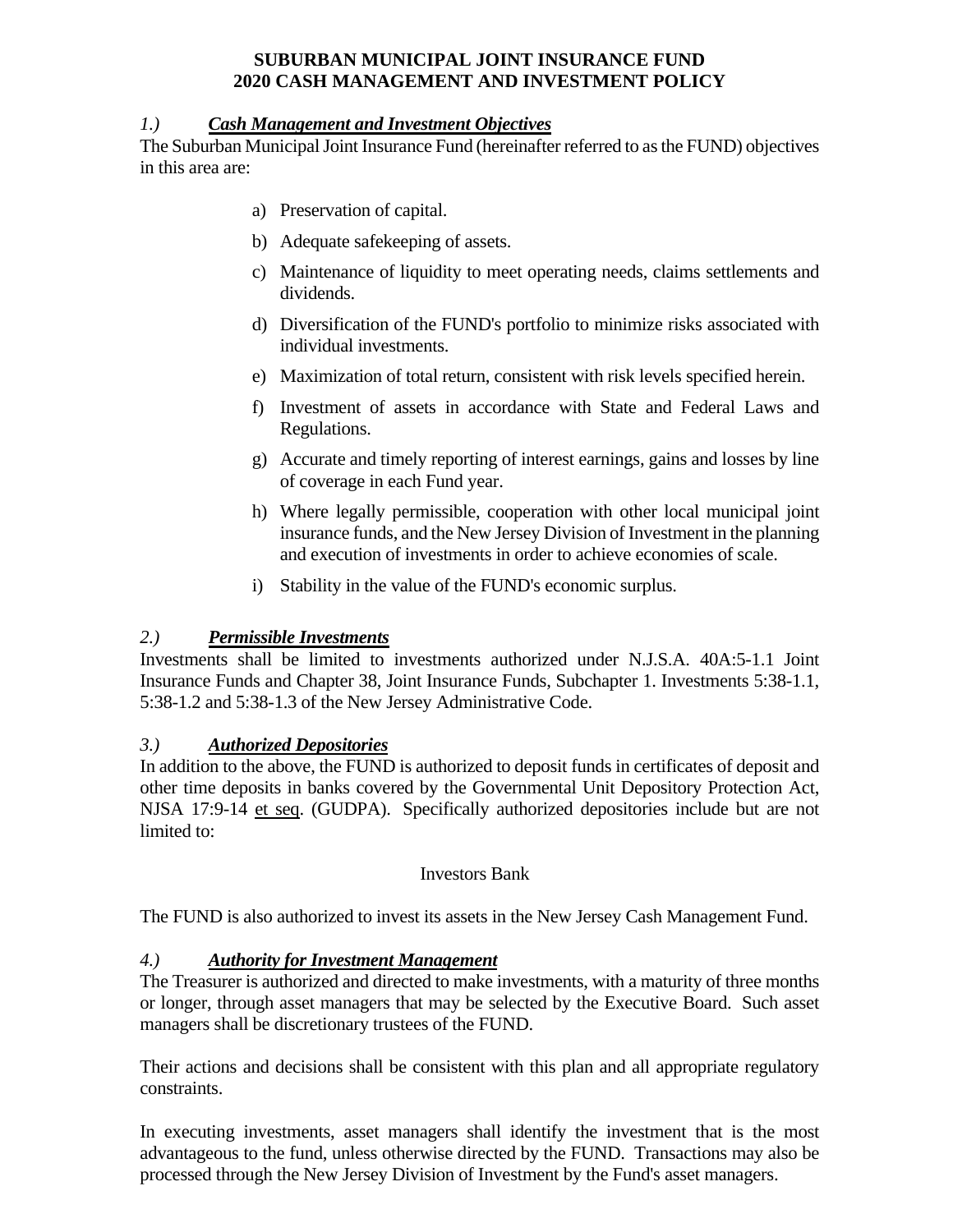# *5.) Preservation of Capital*

Securities shall be purchased with the ability to hold until maturity.

# *6.) Safekeeping*

Securities purchased on behalf of the FUND shall be delivered electronically or physically to the FUND's custodial bank, which shall maintain custodial and/or safekeeping accounts for such securities on behalf of the FUND.

# *7.) Selection of Asset Managers, Custodial Banks and Operating Banks*

Asset managers, custodial banks and operating banks shall be retained for contract periods of one (1) year. Additionally, the FUND shall maintain the ability to change asset managers and/or custodial banks more frequently based upon performance appraisals and upon reasonable notice, and based upon changes in policy or procedures.

# *8.) Reporting*

Asset managers will submit written statements to the treasurer and executive director describing the proposed investment strategy for achieving the objectives identified herein. Asset managers shall also submit revisions to strategy when justified as a result of changing market conditions or other factors. Such statements shall be provided to the Treasurer and Executive Director. The statements shall also include confirmation that all investments are made in accordance with this plan. Additionally, the Investment Manager shall include a statement that verifies the Investment Manager has reconciled and determined the appropriate fair value of the Fund's portfolio based on valuation guidelines that shall be kept on file in the Executive Director's office.

The Treasurer shall report to the Executive Committee at all regular meetings on all investments. This report shall include information on the balances in all bank and investment accounts, and purchases, sales, and redemptions occurring in the prior month.

# *9.) Audit*

This plan, and all matters pertaining to the implementation of it, shall be subject to the FUND's annual audit.

# *10.) Cash Flow Projections*

Asset maturity decisions shall be guided by cash flow factors payout factors supplied by the Fund Actuary and reviewed by the Executive Director and the Treasurer.

# *11.) Cash Management*

All moneys turned over to the Treasurer shall be deposited within forty-eight (48) hours in accordance with NJSA 40A:5-16.

In the event a check is made payable to the Treasurer rather than the Fund, the following procedure is to be followed:

 *a.)* The Treasurer endorses the check to the Fund and deposits it into the Fund account.

 *b.)* The Treasurer notifies the payer and requests that in the future any check be made payable to the Fund.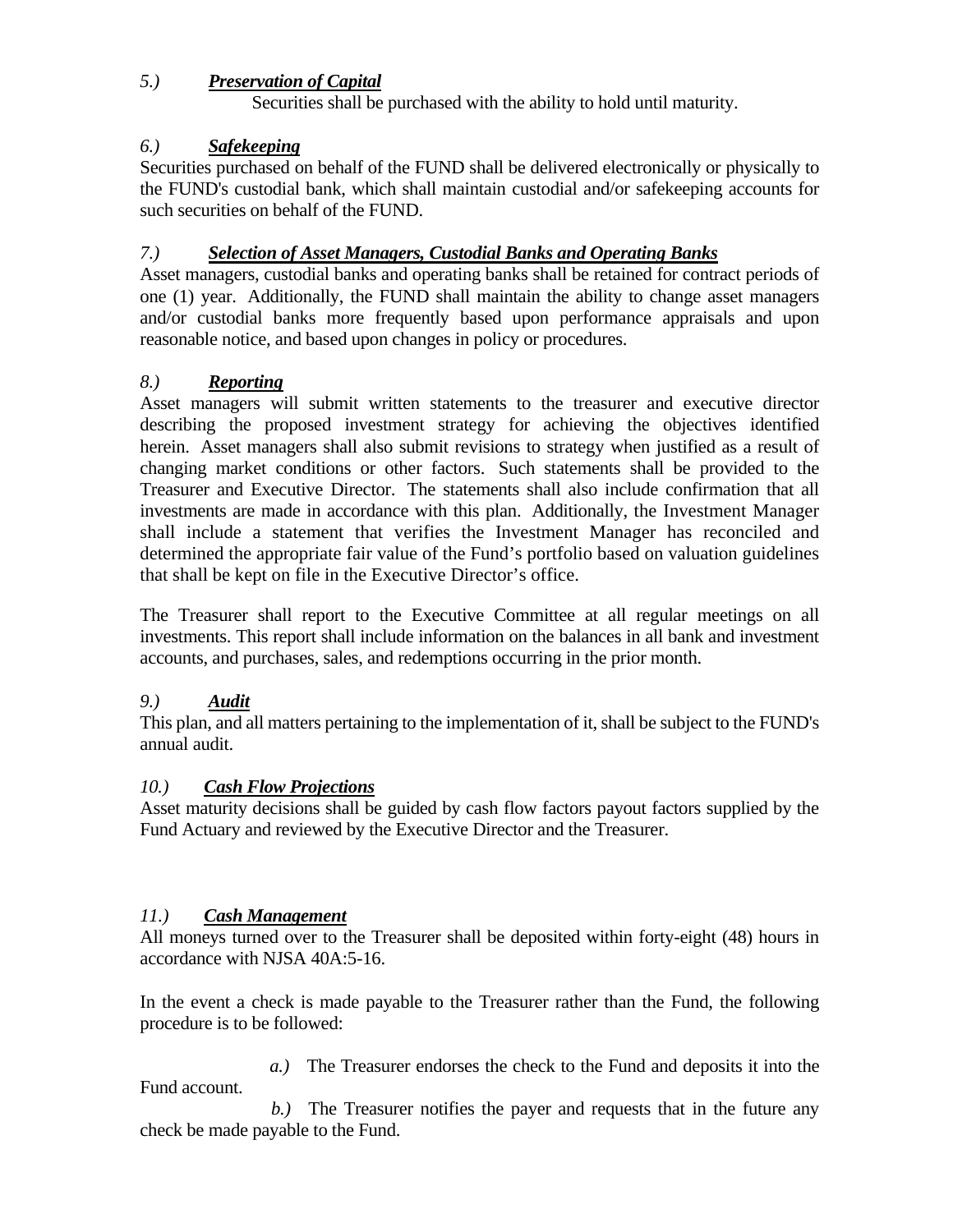Cash may be withdrawn from investment pools under the discretion of asset managers only to fund operations, claims impress accounts, or approved dividend payments.

The Treasurer shall escheat to the State of New Jersey checks which remain outstanding for twelve or more months after the date of issuance. However, prior to implementing such procedures, the Treasurer, with the assistance of the claims agent, as needed, shall confirm that the outstanding check continues to represent a valid claim against the FUND.

ADOPTED: This 9<sup>th</sup> day of January 2020 before the Governing Body:

# **SUBURBAN MUNICIPAL JOINT INSURANCE**

Megan Champney Alexander Mirabella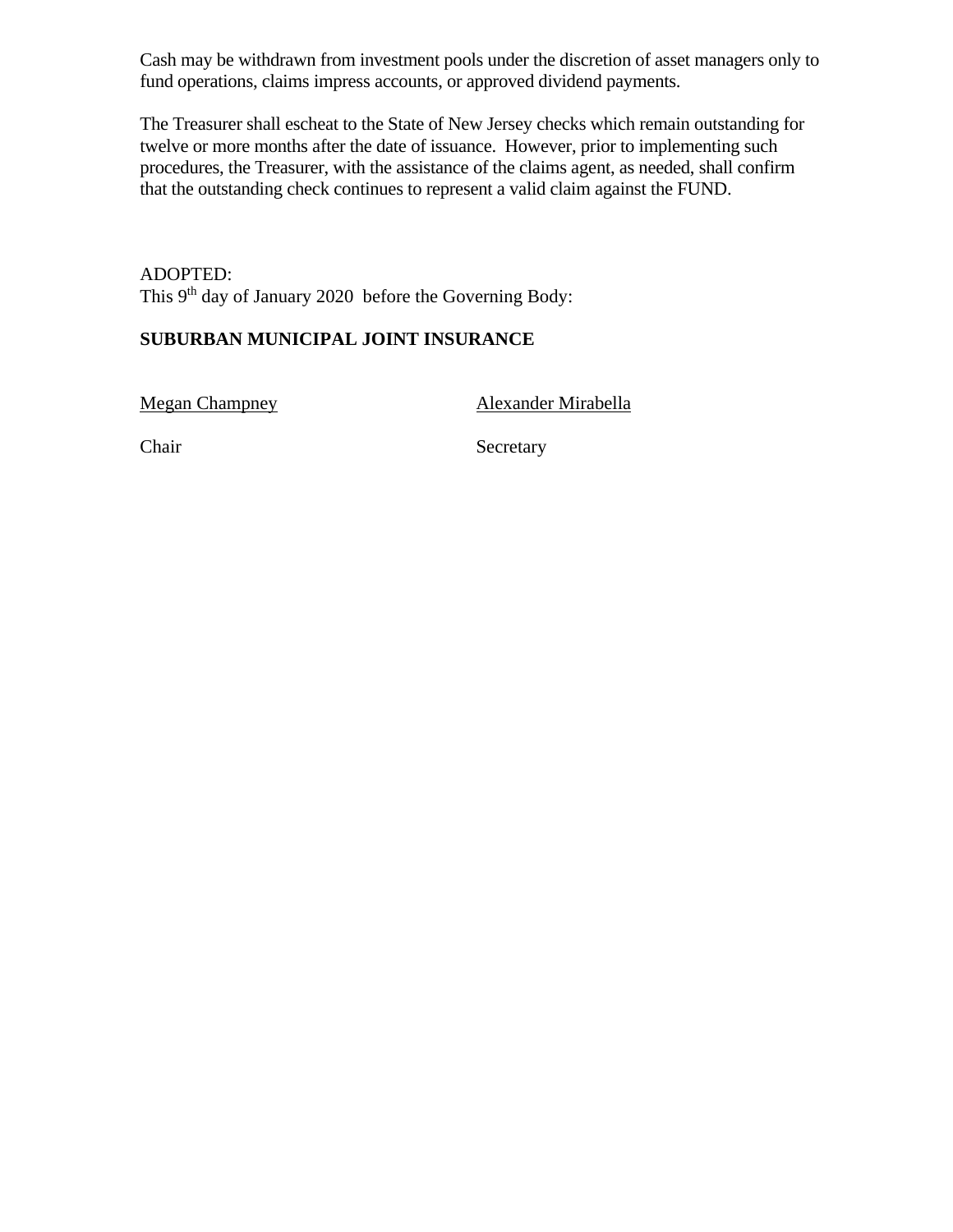# **RESOLUTION NO: 3-20**

# **SUBURBAN MUNICIPAL JOINT INSURANCE FUND (hereafter the "FUND")**

# **ESTABLISHING PUBLIC MEETING PROCEDURES**

**WHEREAS,** the FUND must establish meeting procedures for Fund Year 2020; and

**NOW, THEREFORE BE IT RESOLVED,** by the Board of Fund Commissioners that:

**I.** The Board of Fund Commissioners/Executive Committee shall conduct Public Meetings at the Scotch Plains Municipal Building to conduct the official business of the FUND on the second Thursday of each month at 8AM including the reorganization meeting on January 14, 2021 except August and December.

**II.** The following is hereby designated the official newspaper (s) of the Fund: The Star Ledger, Newark, New Jersey 07101. The MEL's webpage is designated for official notices www.njmel.org, as well as, the Fund's webpage www.smjif.org.

**III.** The FUND Secretary or designated assistant shall provide notice of any and all meetings, including special or emergency meetings, to each official newspaper and shall issue all official notices required to be published in at least one of the official newspapers.

ADOPTED: This 9<sup>th</sup> day of January 2020 before the Governing Body:

# **SUBURBAN MUNICIPAL JOINT INSURANCE**

Megan Champney Alexander Mirabella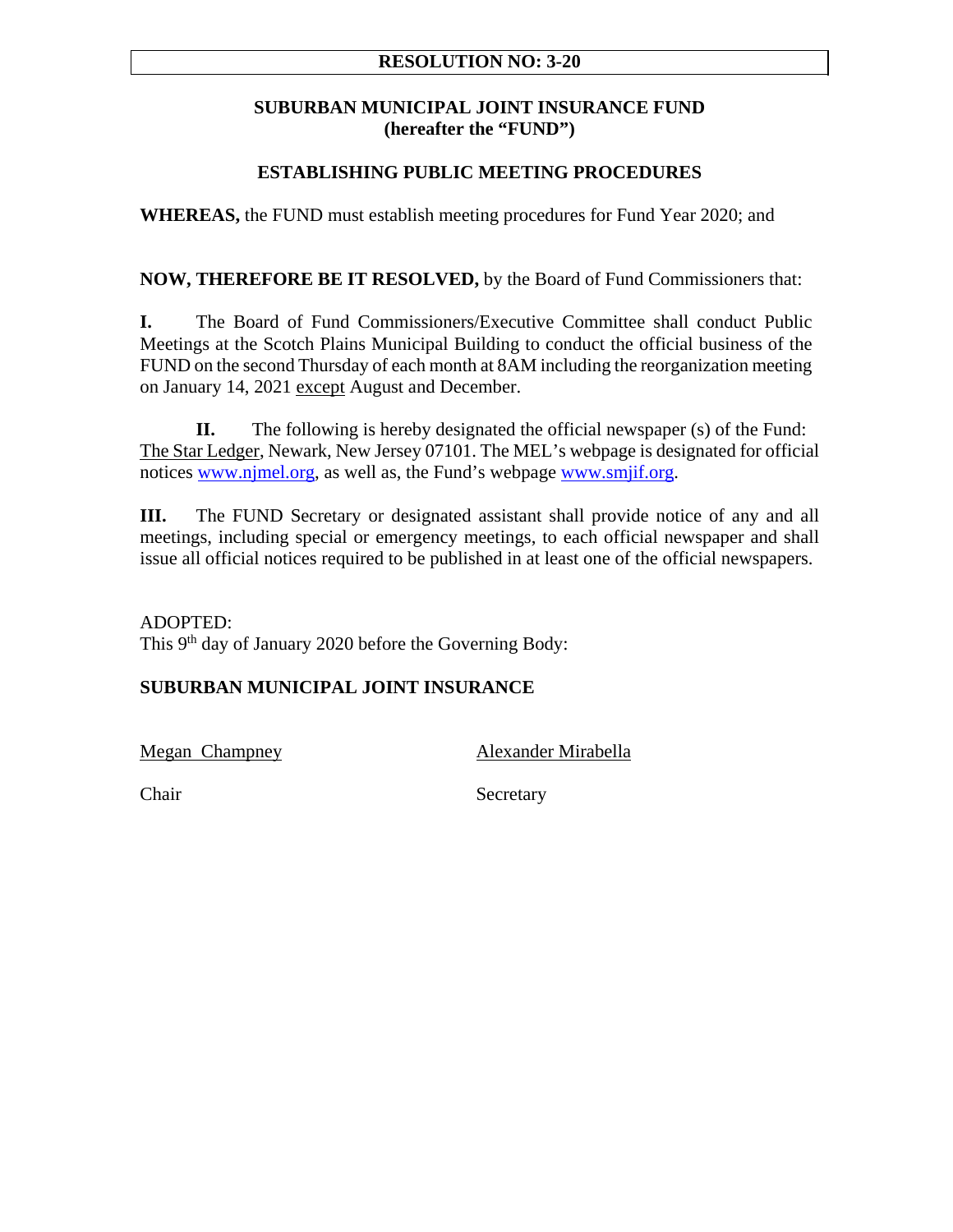# **RESOLUTION NO. 4-20**

# **SUBURBAN MUNICIPAL JOINT INSURANCE FUND** (Hereinafter the "FUND")

## **ESTABLISHING A FUND RECORDS PROGRAM**

**WHEREAS:** The FUND must establish a formal record retention program for the 2020 fund year.

## **NOW, THEREFORE BE IT RESOLVED,** by the Board of Fund Commissioners that:

- **I. Fund Secretary**, is hereby designated as custodian of the FUND records, which shall be kept at the office of the Fund Administrator, located at 9 Campus Drive-Suite 216 Parsippany, NJ 07054.
- **II.** The Account Manager designated by the Executive Director is hereby appointed as **Assistant Fund Secretary.**
- **III.** The records of the FUND shall be retained in accordance with the municipal records retention schedule as promulgated by the New Jersey Division of Archives and Records Management, and/or otherwise specified by the New Jersey Department of Insurance and Community Affairs.
- **IV.** Each fund professional and service organization shall have the duty and obligation to maintain such records as are entrusted to him/her and to relinquish such records to the Fund Secretary upon termination of services or otherwise upon request.

 Records and files not required to support current operations, but which must otherwise be retained, shall be stored in the record retention facility, located at Allstate Archives, 24 Beckwith Avenue, Paterson, New Jersey. The FUND's Executive Director shall coordinate the archive process and shall insure that all records are properly indexed and accessible.

#### ADOPTED:

This 9<sup>th</sup> day of January 2020 before the Governing Body:

## **SUBURBAN MUNICIPAL JOINT INSURANCE**

Megan Champney Alexander Mirabella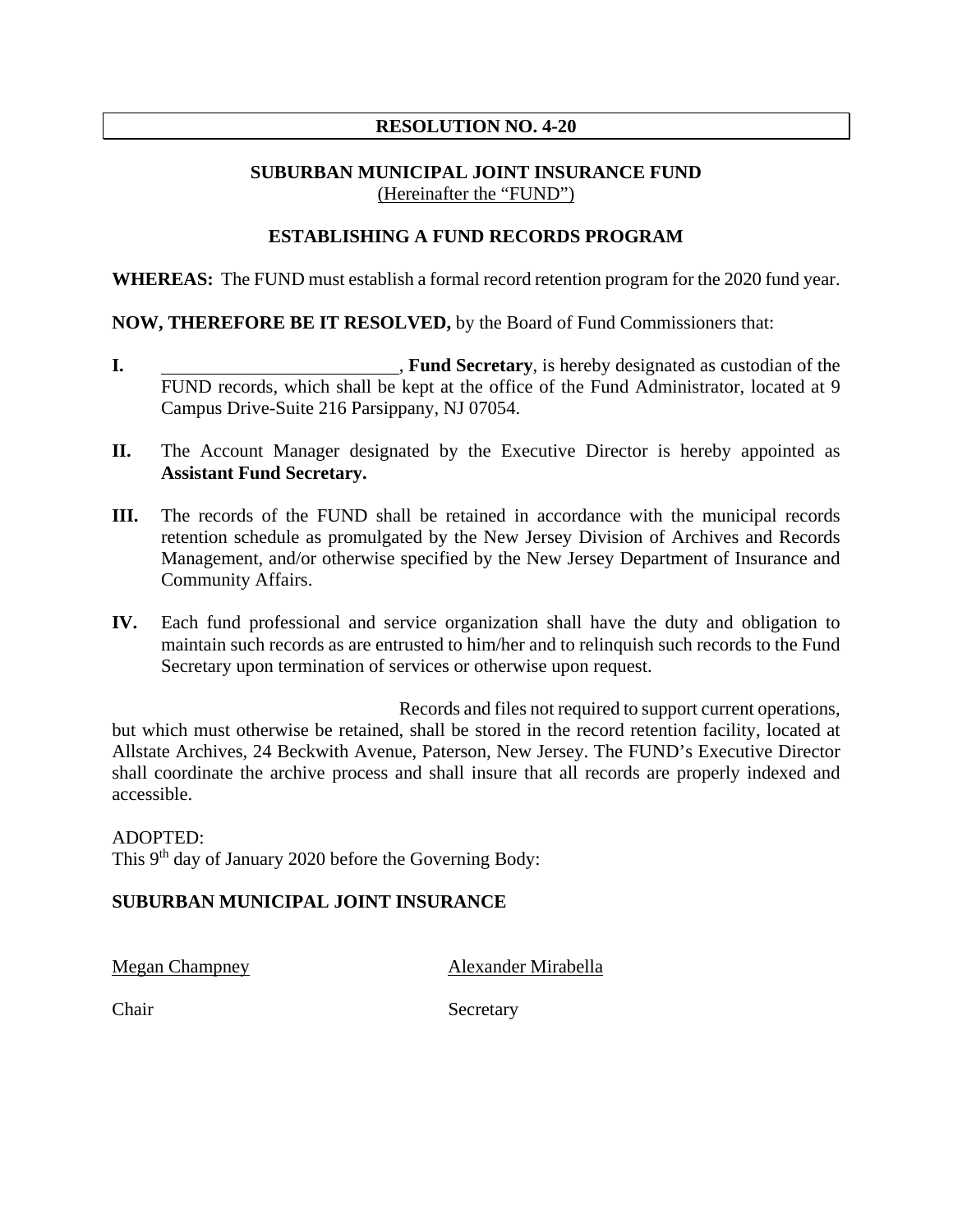# **RESOLUTION 5-20**

### **Suburban Municipal Joint Insurance Fund**

### **(hereinafter the "Fund" or the "SBMU JIF")**

## **ESTABLISHING THE 2020 PLAN OF RISK MANAGEMENT**

BE IT RESOLVED by the Fund's Commissioners that the 2020 Plan of Risk Management shall be:

Definitions:

"Commissioners" mean: The Board of Fund Commissioners or the Executive Committee thereof as appropriate

"Member" means: A local unit of government that has joined the Fund

"Sexual Abuse" means: An action brought pursuant to Section 1 of P.L. 1992, c.109 (C.2A:61B-1), paragraph (1) of subsection c. of section 1 of P.L.1959 (C.2A:53A-7) or section 1 of P.L.2005, c.264 (C.2A:53A-7.4)

# **Section I – Coverage**

## **Insurance Coverages**

The following coverages are provided to the Fund's members, effective January 1, 2020:

- Workers' Compensation
- Liability (including optional excess)
- Public Officials Liability / Employment Practices Liability (including optional excess)
- Optional Volunteer Directors & Officers Liability
- Crime
- Non-Owned Aircraft Liability
- **Annual Aggregate Stop Loss**
- **Environmental Impairment Liability**
- Cyber
- **Property & Equipment Breakdown (effective December 31, 2019)**
- **Emergency Service Volunteer Automobile Physical Damage**

# **Limits of Coverage**

Unless otherwise stated, all limits shown apply less any local member unit's SIRs/deductibles , or excess of 125% the JIFs' actuarial projected loss funds as respects Annual Aggregate Stop Loss. All references to the "MEL" stand for the "Municipal Excess Liability Joint Insurance Fund". **Please note, the following is a general discussion of the coverages and limits provided via the Fund; however, the actual terms and conditions are defined in the policy documents and all issues shall be decided on such. Additional coverages, limits and conditions may apply. Please also note, deductibles may differ for individual members; please refer to your policy(ies) for full details.**

- 1. **Workers' Compensation** 
	- **Workers' Compensation: \$250,000**
	- **Employer's Liability: \$250,000**
	- USL&H, Harbor Marine/Jones Act, Incidental Foreign Workers' Compensation, Communicable Disease: Included
	- MEL Excess Limit: Statutory
	- **Employer's Liability Excess Limit: \$6,750,000**
- 2. **Liability** *(includes General, Automobile, Employee Benefits and Law Enforcement Liability)*
	- **Fund Limit: \$250,000**
	- MEL Excess Limit: \$4,750,000
		- The \$3,000,000 layer excess of \$2,000,000 is subject to a \$3,000,000 per local member unit annual aggregate (Automobile Liability is not aggregated)
	- Sublimits: The following sublimits are part of, and not in addition to, the limits above: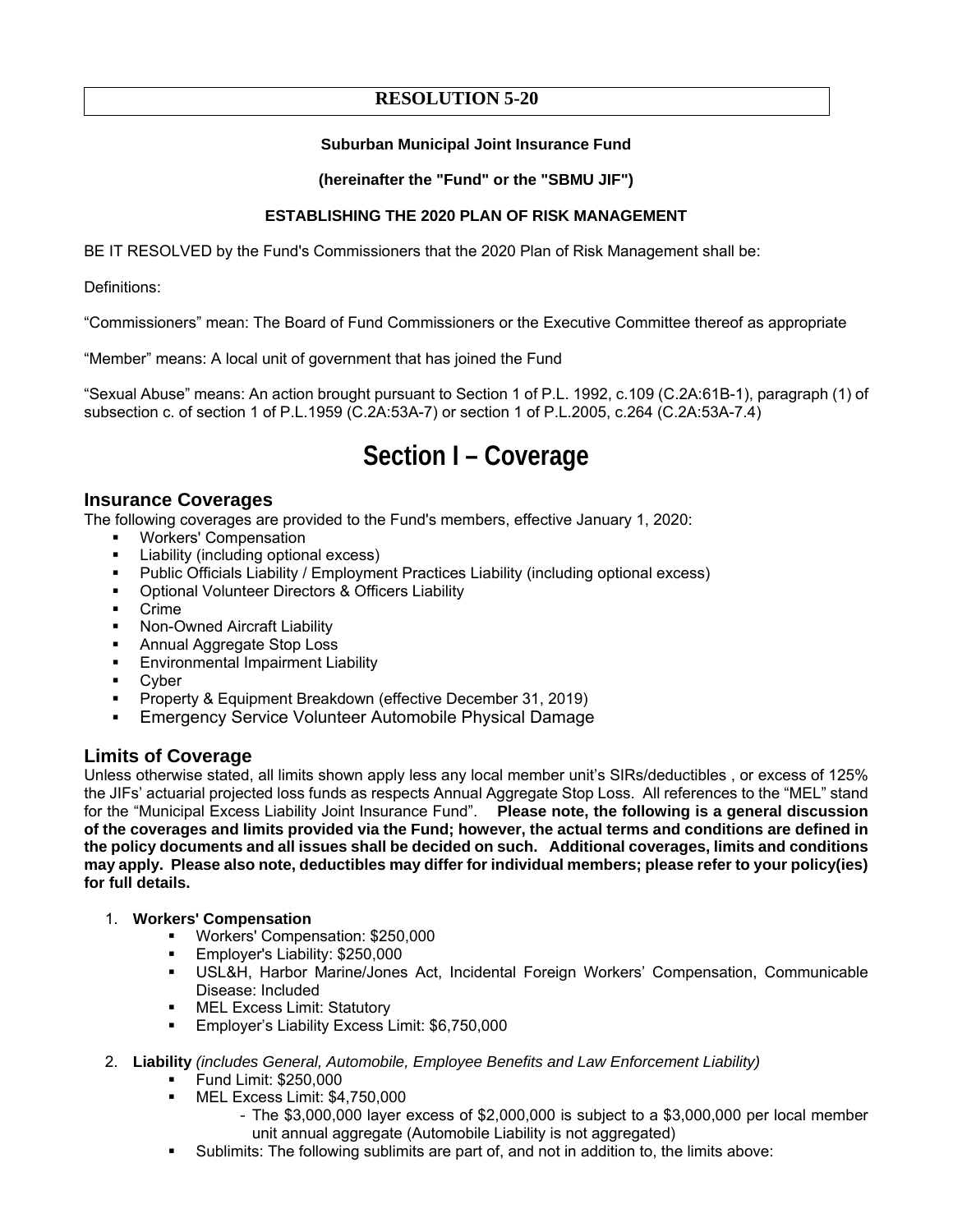- Good Samaritan Liability: Included
- Quasi Municipal Organization Liability: Included (if approved)
- Fungus or Spores: \$1,000,000
- Disinfectants Release Hazard Coverage: \$1,000,000
- Dam and Reservoir: \$5,000,000
	- a. \$5,000,000 per occurrence for any member entity owned dams defined as Class III or IV in New Jersey Administrative Code, Title 7, Department of Environmental Protection, Chapter 20, 7:20-1.8;
	- b. Included for premises owned, occupied or controlled by the member entity on which a dam or reservoir is located, or from the operations conducted on such premises;
	- c. \$2,000,000 per occurrence for any member entity owned dam defined as Class I or II in New Jersey Administrative Code, Title 7, Department of Environmental Protection, Chapter 20, 7:20-1.8; and
	- d. \$2,000,000 per occurrence for any Class III or IV member entity owned dam involved with a Class I or II member entity owned dam.
- Sanitary/Storm Water System Sewerage Backup and/or Sanitary System Sewerage Backup, Escape or Release: \$3,000,000 Per Occurrence and \$4,000,000 Annual Aggregate for all member entities
- Subsidence: \$3,000,000 Per Occurrence and \$4,000,000 Annual Aggregate for all member entities
- Quasi Entities Coverage: \$5,000,000
- Skateboard Facilities: \$5,000,000 Per Occurrence (where approved)
- Riot, Civil Commotion or Mob Action: \$5,000,000 Per Occurrence
- Failure to Supply Utility: \$5,000,000 Per Occurrence
- Garagekeepers Liability: \$2,000,000 Per Occurrence
- New Jersey Personal Injury Protection (NJ PIP): \$250,000
- New Jersey Uninsured/Underinsured Motorist (NJ UM/UIM): \$15,000 / \$30,000 / \$5,000

### 3. **Optional Excess Liability Limit**

The MEL offers Optional Excess Liability Limits excess of the MEL Excess Limit.

- The following limits are the Optional Excess Limits:
	- \$2,000,000 (equals \$7,000,000 total);
	- \$5,000,000 (equals \$10,000,000 total);
	- \$10,000,000 (equals \$15,000,000 total); and
	- \$15,000,000 (equals \$20,000,000 total);

The Fund purchases Optional JIF Shared Aggregate Excess Liability Limits excess of \$20,000,000 from the MEL. This coverage is only available to members of the Fund who purchase all \$20,000,000 available to them from the Optional Excess Liability Limits.

\$10,000,000 aggregate (equals \$30,000,000 total)

#### 4. **Public Officials Liability / Employment Practices Liability**

Each local member unit is 100% commercially insured with QBE Specialty Insurance Company for \$2,000,000 in the aggregate per member on a claims made and reported basis for each Fund year.

- Retentions and Coinsurance:
	- $\circ$  \$20,000 is the standard retention per claim and 20% of the first \$250,000 of the loss is the standard coinsurance, although other retentions and coinsurances may apply.
	- $\circ$  Local member units may qualify based on certain criteria to have options to purchase a lower retention and/or coinsurance contribution.
	- o Members with adverse loss experience may be subject to higher retention and/or coinsurance.

#### 5. **Optional Excess Public Officials Liability / Employment Practices Liability**

The MEL offers Optional Excess Public Officials Liability / Employment Practices Liability limits excess of the local member units' primary \$2,000,000 Public Officials Liability / Employment Practices Liability policies with QBE Specialty Insurance Company as follows:

- \$1,000,000 (equals \$3,000,000 total);
- **\$2,000,000 (equals \$4,000,000 total);**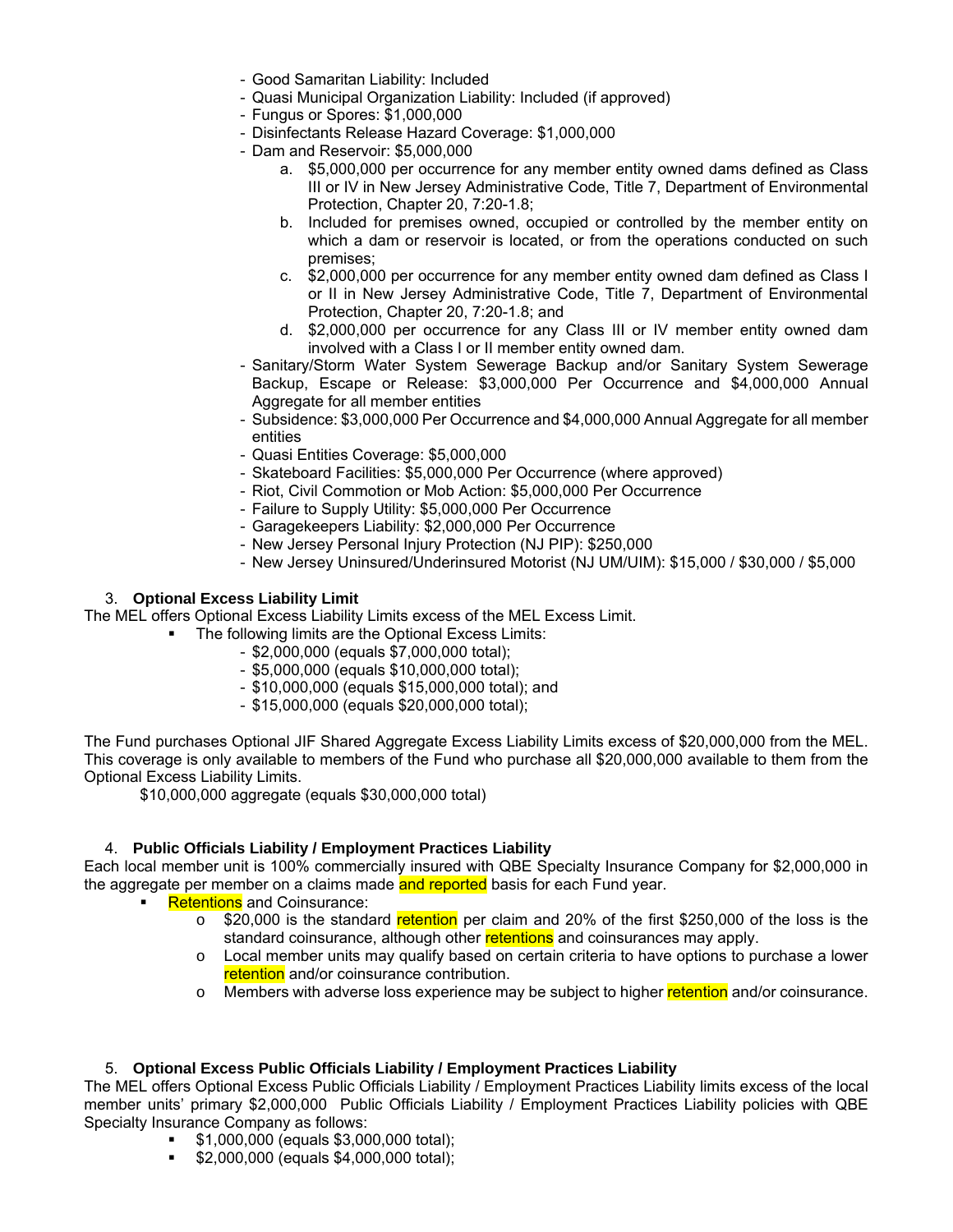- **\$3,000,000 (equals \$5,000,000 total);**
- **\$4,000,000 (equals \$6,000,000 total); and**
- **\$8,000,000 (equals \$10,000,000 total).**

#### 6. **Optional Volunteer Directors & Officers Liability**

Fire companies and Emergency Service Units have the option of purchasing optional Volunteer Directors & Officers Liability coverage. The coverage is 100% commercially insured with QBE Specialty Insurance Company and applies to the non-firematic/emergency activities of such entity per the following options:

| <b>Option</b> | <b>Limit of Liability</b> | <b>Deductible</b> |
|---------------|---------------------------|-------------------|
|               | \$1,000,000               | \$1,000           |
|               | \$1,000,000               | \$2,000           |
| B             | \$1,000,000               | \$5,000           |
|               | \$2,000,000               | \$1,000           |
| 15            | \$2,000,000               | \$2,000           |
| 6             | \$2,000,000               | \$5,000           |

7. **Crime** 

- The Fund provides Crime coverage with a limit of \$50,000 for: Loss of Assets, Credit Card Forgery, Loss of Employee Benefit Plan Assets and Public Employee Dishonesty
- The member deductible is \$2,500
- MEL Crime
	- MEL Crime Excess: \$950,000 excess of the Fund Crime limit
	- MEL Crime Statutory Position:
		- a. The MEL provides primary employee dishonesty and faithful performance coverage for those employed positions which are required by law to be individually bonded and where they have applied and have been approved for coverage at a limit of \$1,000,000 per occurrence per position. The MEL can provide MEL Crime Statutory Position limits, based on underwriting and via endorsement, above \$1,000,000, matching the member's auditor's recommendation, but no more than \$2,000,000. Such additional limit is available upon request and approval by the MEL.
		- b. The deductible is \$1,000
	- MEL Crime Excess Public Officials:
		- a. The MEL provides excess employee dishonesty and faithful performance coverage for those employed positions which are required by law to be individually bonded and where they have not applied or have not been approved for coverage under the MELJIF Statutory Position Program at a limit of \$1,000,000
		- b. The deductible is the greater of the underlying bond/policy in place or the statutory limit required

#### 8. **Non-Owned Aircraft Liability**

- **55,000,000; and**
- Medical Expense for each passenger: \$5,000
- **The coverage is 100% commercially insured with Endurance**

#### 9. **Annual Aggregate Stop Loss**

 **\$1,000,000**, subject to sublimits of: \$250,000 each occurrence for Workers' Compensation, General Liability, Law Enforcement Liability and Automobile Liability; and \$100,000 each occurrence for Property and Crime

#### 10. **Environmental Impairment Liability**

 Environmental Impairment Liability is provided to the Fund's local member units by the New Jersey Environmental Risk Management Fund (EJIF). Please refer to the EJIF's Plan of Risk Management.

#### 11. **Cyber**

The Fund is 100% commercially insured for Cyber insurance with Indian Harbor Insurance Company (primary insurer) and Beazley (excess insurer) for the following limits:

- **Limits:** 
	- Fund Annual Aggregate: \$16,000,000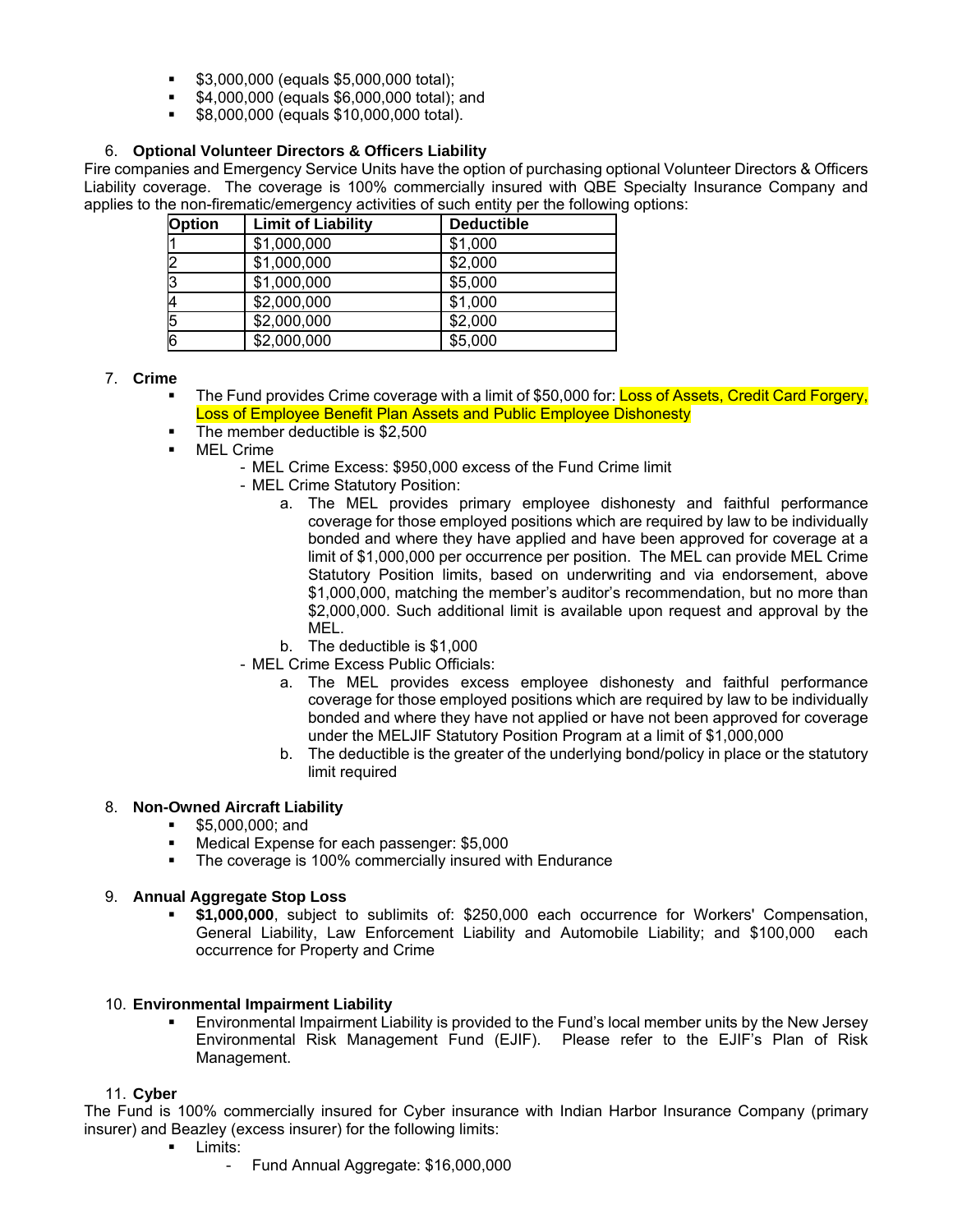- Third Party, Per Claim: \$10,000,000
- First Party, Per Claim: \$6,000,000
- **Member Retention, Per Claim: \$25,000**

## 12. **Property & Equipment Breakdown**

- The Fund provides a \$100,000 limit per occurrence (Property & Time Element combined)
- The MEL provides a \$400,000 limit excess of the Fund's limit
- The MEL purchases additional excess property limits, as follows: \$125,000,000, including certain sublimits, including, but not limited, to:
	- Aggregate, Earth Movement: \$100,000,000
	- Aggregate, Flood (includes Storm Surge): \$100,000,000
		- a. Per Location, Special Flood Hazard Area (SFHA): \$52,500,000
	- Named Storm: Included
	- Vehicles: \$15,000,000
- **Member deductibles:** 
	- All Other: \$2,500
	- Automobile Physical Damage: \$2,500
	- Equipment Breakdown: \$5,000
	- SFHA Flood :
		- a. Building: \$500,000
		- b. Contents: \$500,000
		- c. Time Element: \$500,000
	- Named Storm (Covered Property in Atlantic, Ocean, Monmouth and Burlington counties east of the Garden State Parkway, and any covered property in Cape May County):
		- a. Property Damage: 1% of TIV at location, per occurrence
		- b. Time Element: 1% of 12 months gross earnings at location, per occurrence
		- c. Minimum, per location: \$500,000
		- d. Maximum, per occurrence: \$1,000,000

## 13. **Emergency Service Volunteer Automobile Physical Damage**

 The Suburban Fund provides for deductible reimbursement coverage to *Title 34 Volunteers* for collision and comprehensive damages resulting from motor vehicle accident while volunteering services to the town not to exceed \$2,500 or the deductible on the

# **Individual Self-Insured Retentions**

## **Optional Individual Self-Insured Retentions:**

# **Amount of Risk to be Retained by the Fund**

Unless otherwise stated, all limits shown apply less any local member unit's SIRs/deductibles.

- 1. **Workers' Compensation**: \$250,000
- 2. **Liability**: \$250,000
	- NJ Uninsured/Underinsured Motorist: \$15,000 / \$30,000 / \$5,000<br>■ NJ Personal Injury Protection: \$250,000
	- NJ Personal Injury Protection: \$250,000
- 3. **Optional Excess Liability Limit**: \$0
- 4. **Public Officials Liability / Employment Practices Liability**: \$0
- 5. **Optional Excess Public Officials Liability / Employment Practices Liability**: \$0
- 6. **Optional Volunteer Directors & Officers Liability**: \$0

#### 7. **Crime**: \$50,000

- **NEL Crime Excess: None**
- MEL Crime Statutory Position: None
- **KEL Crime Excess Public Officials: None**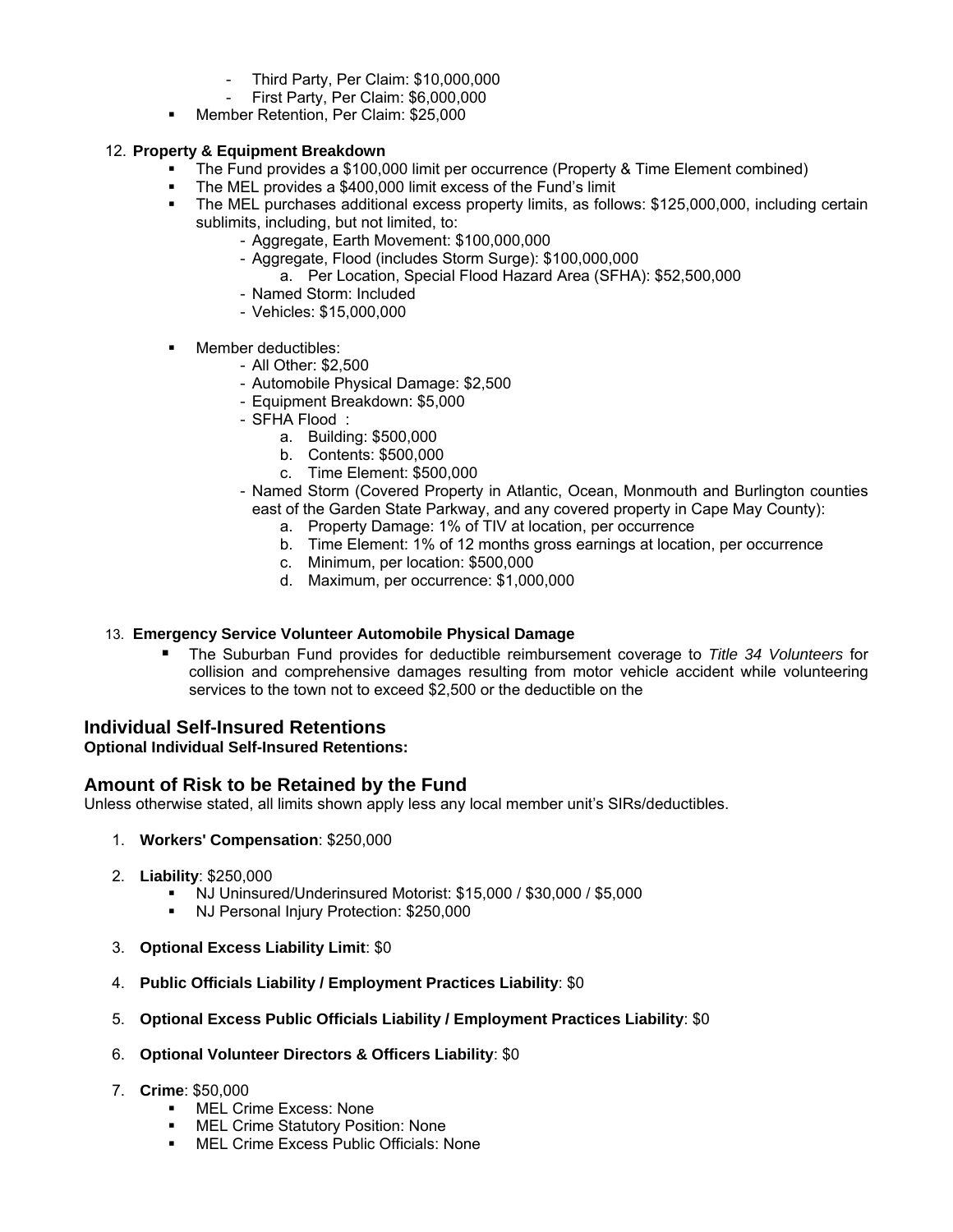#### 8. **Non-Owned Aircraft Liability**: \$0

- 9. **Annual Aggregate Stop Loss** 125% of the JIF's actuarial projected loss funds
- 10. **Environmental Impairment Liability** : \$0
- 11. **Cyber**: \$0
- 12. **Property**: \$100,000
	- **Equipment Breakdown: \$0**
	- SFHA Flood: \$0
	- Named Storm (Covered Property in Atlantic, Ocean, Monmouth and Burlington counties east of the Garden State Parkway, and any covered property in Cape May County): \$0
- 13. **Emergency Service Volunteer Automobile Physical Damage** \$2,500

## **Commercial Insurance / Reinsurance Purchased**

The insurance/reinsurance listed below may contain sublimits, retentions and deductibles in addition to such already stated.

- 1. **Non-Owned Aircraft Liability**: The Fund purchases this coverage through the MEL from Endurance
- 2. **Excess Property & Equipment Breakdown**: The Fund purchases this coverage from the MEL
- 3. **Excess Liability**: The Fund purchases this coverage from the MEL
- 4. **Excess Workers' Compensation**: The Fund purchases this coverage from the MEL
- 5. **Excess Crime**: The Fund purchases this coverage from the MEL
- 6. **Public Officials Liability / Employment Practices Liability**: The Fund purchases this coverage from QBE Specialty Insurance Company
- 7. **Optional Volunteer Directors & Officers Liability**: The Fund purchases this coverage from QBE Specialty Insurance Company
- 8. **Cyber**: The Fund purchases this coverage from Indian Harbor Insurance Company and Beazley
- 9. **Environmental Impairment Liability**: EJIF
- 10. **Annual Aggregate Stop Loss**: MEL
- 11. **Emergency Service Volunteer Automobile Physical Damage** : None

# **Section II – Conditions**

# **The Amount of Unpaid Claims to be Established**

- 1. The general reserving philosophy is to set reserves based upon the probable total cost of the claim at the time of conclusion. Historically, on claims aged eighteen (18) months, the Fund expects the claims servicing company to set reserves at 85% accuracy. The Fund also establishes reserves recommended by the Fund's actuary for claims that have been incurred but not yet reported so that the Fund has adequate reserves to pay all claims and allocated loss adjusted expense liability.
- 2. Claims reserves are subject to regular review by the Fund's Executive Director/Administrator, Attorney, Commissioners and claims servicing company. Reserves on large or unusual claims are also subject to review by the claims departments of the commercial insurance companies or reinsurance companies providing primary or excess coverages to the Fund.

# **The Method of Assessing Contributions to be Paid by Each Member of the Fund**

- 1. By November 15th of each year, the actuary computes the probable net cost for the upcoming Fund year by line of coverage and for each prior Fund year. The actuary includes all budget items in these computations. The annual assessment of each participating member is its pro rata share of the probable net cost of the upcoming Fund year for each line of coverage as computed by the actuary.
- 2. The calculation of pro rata shares is based on each member's experience modified manual premium for that line of coverage. The Commissioners also adopts a capping formula which limits the increase of any member's assessment from the preceding year to the Fund wide average increase plus a percentage selected by the Commissioners. The total amount of each member's annual assessment is certified by majority vote of the Commissioners at least one (1) month prior to the beginning of the next fiscal year.
- 3. The treasurer deposits each member's assessment into the appropriate accounts, including the administrative account, and the claim or loss retention trust fund account by Fund year for each type of coverage in which the member participates.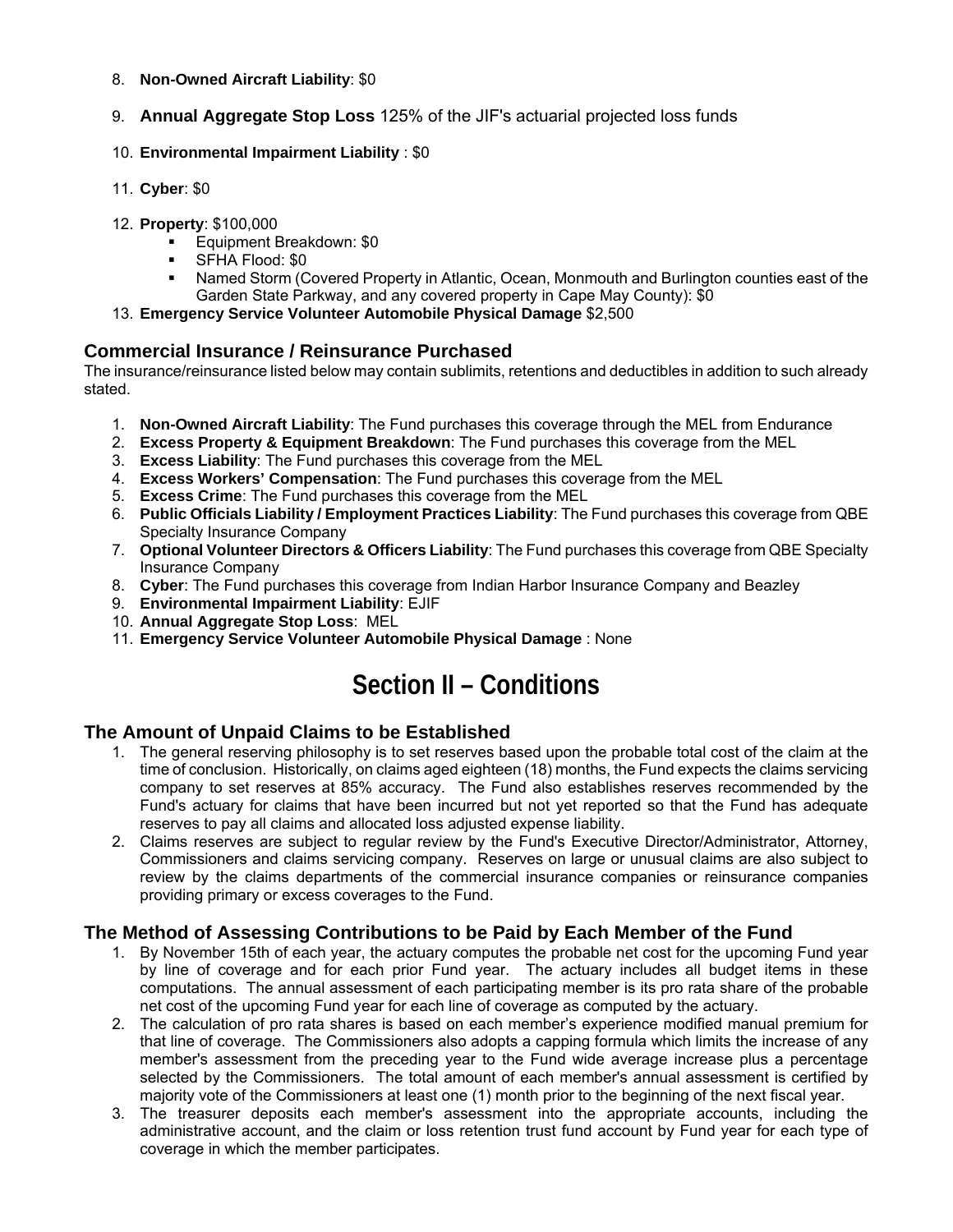- 4. If a local unit becomes a member of the Fund or elects to participate in a line of coverage after the start of the Fund year, such participant's assessments and supplement assessments are reduced in proportion to that part of the year which had elapsed.
- 5. The Commissioners may by majority vote levy upon the participating members additional assessments wherever needed or so ordered by the Commissioner of Insurance to supplement the Fund's claim, loss retention or administrative accounts to assure the payment of the Fund's obligations. All supplemental assessments are charged to the participating members by applicable Fund year, and shall be apportioned by the year's assessments for that line of coverage.
- 6. Should any member fail or refuse to pay its assessments or supplemental assessments, or should the Fund fail to assess funds required to meet its obligations, the chairman or in the event by his or her failure to do so, the custodian of the Fund's assets, shall notify the Commissioner of Insurance and the Director of Community Affairs. Past due assessments shall bear interest at the rate established annually by the Commissioners.
- 7. The method of collecting assessment contributions to be paid by each member of the Fund is shown below:

| Mail Bill     | Due Date     | <b>Amount Due</b>                |
|---------------|--------------|----------------------------------|
| December 15th | January 31st | 1 <sup>st</sup> quarter          |
|               | April 30th   | 2 <sup>nd</sup> quarter          |
|               | July 31st    | 3 <sup>rd</sup> quarter          |
| December 15th | January 31st | 4 <sup>th</sup> quarter plus any |
|               |              | adjustments                      |
|               | Etc.         |                                  |

- 8. The Fund has also adopted a loss sensitive retrospective rating plan and has filed the endorsement with the Department of Banking and Insurance and the Department of Community Affairs.
- 9. Sexual Abuse Liability Account: The Commissioners may establish a sexual abuse liability account. Reserves, IBNR, expenses, assets, assessments and other assets for this account shall be accounted for separately. After the end of the year before the Fund has finalized its year end accounting, the Commissioners may levy a supplementary assessment if the sexual abuse claims account is negative on a statutory basis.
- 10. At the discretion of the Commissioners, any supplemental assessments may be payable in equal installments for up to ten years. Deferred assessments shall become due and immediately payable if a member leaves the Fund.

## **Procedures Governing Loss Adjustment and Legal Expenses**

- 1. The Fund engages a claims service company to handle all claims, except for the JIF's POL/EPL and Volunteer D&O, which are handled by Summit Risk Services representing QBE Specialty Insurance Company. The performance of the claims adjusters is monitored and periodically audited by the Executive Director's office, the Fund attorney, the MEL's attorney's office, as well as the claims department of the MEL's three major liability insurers/re-insurers (i.e. General Re and Munich Re for liability, and Safety National for workers' compensation). Every three years, the MEL's internal auditors also conduct an audit.
- 2. Each member is provided with a claims reporting procedure and appropriate forms.
- 3. In order to control workers' compensation medical costs, the Fund has engaged a managed care organization (MCO) whose procedures are integrated into the Fund's claims process.
- 4. To provide for quality defense and control costs, the Fund has established an approved defense attorney panel with firms which specialize in governmental claims. The performance of the defense attorneys is overseen by the Fund attorney, as well as the various firms which audit the claims adjusters.

## **Procedures for the Closure of Fund Years, including the Maintenance of All Relevant Accounting Records**

- 1. The Fund utilizes the Municipal Excess Liability Residual Claims Fund (RCF) to facilitate the closure of Fund years.
- 2. Upon the transfer of outstanding liabilities of a Fund year to the RCF, the Fund adopts a resolution closing that year and transfers all remaining assets to the closed Fund year account. This amount is allocated by member local units using the same procedure as is used to calculate a dividend. Each month, interest is credited to the closed Fund year account by member.
- 3. Each year, the Commissioners will determine if a dividend is appropriate from the closed Fund year account, and will make application to the Department of Banking and Insurance as appropriate. Further, in the event an open Fund year incurs a deficit, the Fund's governing body will consider an inter-year transfer from the closed Fund year account to offset the deficit. In either case, the dividend or inter-Fund year transfer will be calculated on a member by member basis.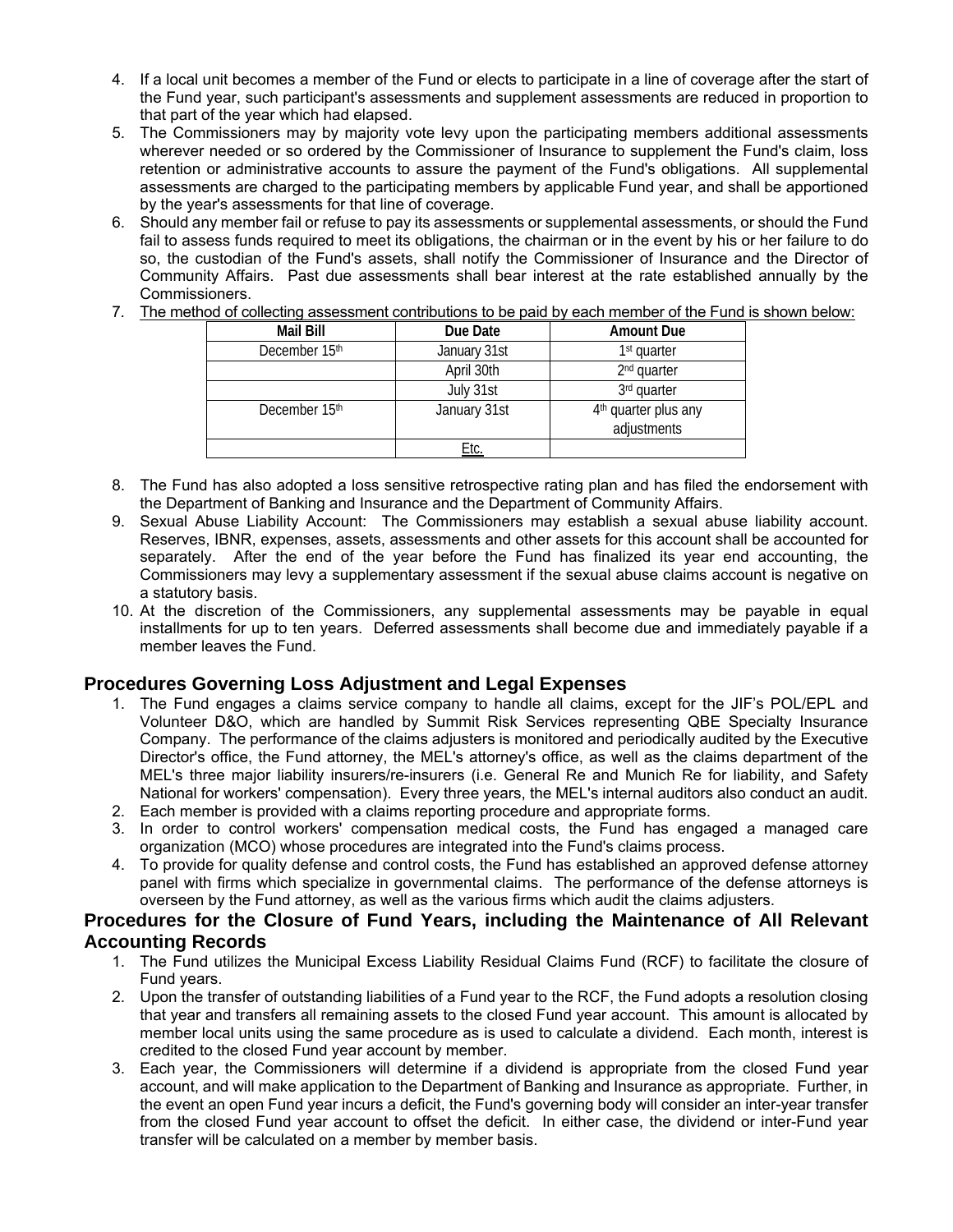- 4. In the event a member leaves the Fund, the Commissioners may assess the member's closed Fund Year account an amount not exceeding three (3) years stranded costs that the Fund incurs as a result of the member's withdraw. Stranded costs are those expenses incurred by the Fund that would otherwise have been paid from the withdrawing member's assessments had the member remained in the Fund. The dividend of any member that is no longer a member of the Fund and that member's share of the closed fund year account shall be held in escrow until the later of the tolling of the statute of limitations for all potential claims incurred during the membership period or the closure of all incurred claims by the Fund during the period of membership. A former member may apply to the Commissioners for a return of that member's remaining share of the closed Fund year account no sooner than when five (5) years have passed since the last Fund year in which the member participated has been closed. The Commissioners will decide on the former member's request after evaluating the likelihood of any additional assessments from the RCF.
- 5. All dividends from the RCF will be deposited in the closed Fund year account on a member by member basis.
- 6. The Fund will retain all records in accordance with the Fund's record retention program.

# **Assumptions and Methodology Used for the Calculation of Appropriate Reserve Requirements to be Established and Administered in Accordance with Sound Actuarial Principles**

- 1. The general approach in estimating the loss reserves of the Fund is to project ultimate losses for each Fund year using paid and incurred loss data. Two traditional actuarial methodologies are used: the paid loss development method and the incurred loss development method. From the two different indications resulting from these methods the Fund Actuary chooses a "select" estimate of ultimate losses. Subtraction of the paid losses from the select ultimate losses yields the loss reserve liability or funding requirement.
- 2. The following is an overview of the two actuarial methods used to project the ultimate losses.
	- a. Paid Loss Development Method This method uses historical accident year paid loss patterns to project ultimate losses for each accident year. Because this method does not use case reserve data, estimates from it are not affected by changes in case reserving practices. However, the results of this method are sensitive to changes in the rate of which claims are settled and losses are paid, and may underestimate ultimate losses if provisions are not included for very large open claims.
	- b. Case Incurred Loss Development Method This method is similar to the paid loss development method except it uses historical case incurred loss patterns (paid plus case outstanding reserves) to estimate ultimate losses. Because the data used includes case reserve estimates, the results from this method may be affected by changes in case reserve adequacy.

# **The Maximum Amount a Certifying and Approving Officer May Approve Pursuant to N.J.A.C. 11:15-2.22**

- 1. \$10,000 for General and automobile liability
- 2. \$10,000 for workers compensation
- 3. With the advance approval of the Fund Attorney, the certifying and approving officer may also pay provider bills if waiting until after the next regularly scheduled FUND meeting would result in the loss of a discount on such bills. When the certifying and approving officer utilizes this authority, a report shall be made to the Commissioners at their next meeting.
- 4. \$50,000 Emergency Court House Authority upon the joint authorization of the Fund Attorney and Executive Director. Whenever this procedure is used, the claim shall be reported to the Commissioners at their next meeting.

## ADOPTED:

This 9<sup>th</sup> day of January 2020 before the Governing Body:

## **SUBURBAN MUNICIPAL JOINT INSURANCE**

Megan Champney Alexander Mirabella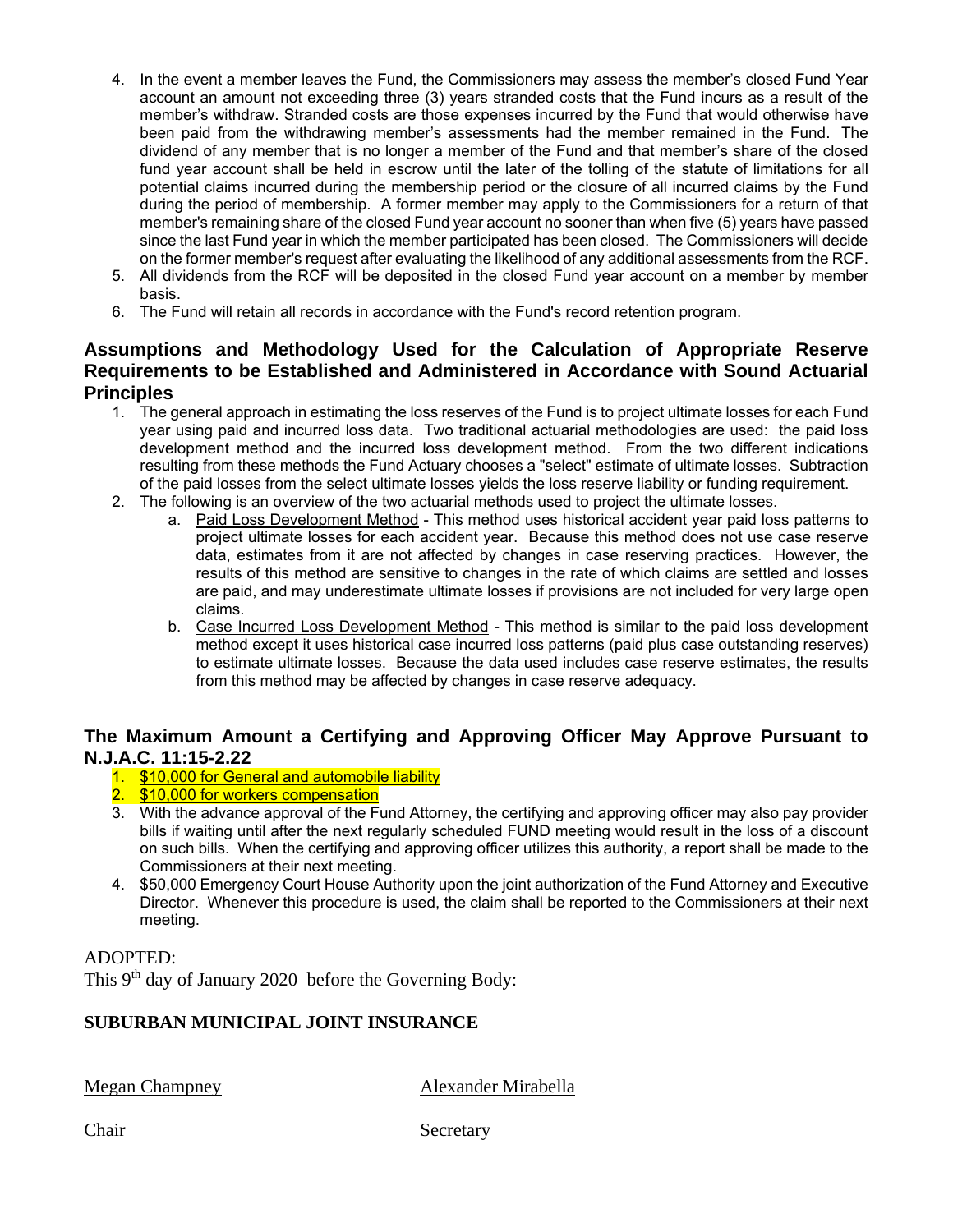#### **Resolution 6-20**

## **SUBURBAN MUNICIPAL JOINT INSURANCE FUND AWARDING AN EXTRAORDINARY UNSPECIFIABLE SERVICES CONTRACT WITH QBE SPECIALTY INSURANCE COMPANY FOR PRIMARY PUBLIC OFFICIALS/EMPLOYMENT PRACTICES LIABILITY**

**WHEREAS**, there is a need for public officials/employment practices coverage for the Suburban Municipal Joint Insurance Fund (FUND); and

**WHEREAS**, the Fund has sought and received proposals in accord with N.J.S.A. 19:44A-20.4 et. seq.; and

**WHEREAS,** the Underwriting Manager is recommending award to QBE Specialty Insurance Company for primary public officials/employment practices liability coverage in the amount of \$2,180,506.00 inclusive of commission; and

**WHEREAS**, the services qualify as an award of a contract without the receipt of formal bids as an Extraordinary Unspecifiable Service N.J.S.A. 18A:18A-5(a)(ii) and N.J.A.C. 5:34-2.3(b); and

**WHEREAS**, the certification of an Extraordinary Unspecifiable Service as demanded by to N.J.A.C. 5:34-2.1 et. seq. must be complied with and attached to this resolution; and

**WHEREAS,** QBE Specialty Insurance Company will submit a Business Entity Disclosure Certification and a Political Contribution Disclosure form which certifies that QBE Specialty Insurance Company has not made any reportable contributions to a political or candidate committee to the Fund in the previous one year, and that the contract will prohibit QBE Specialty Insurance Company from making any reportable contributions through the term of the contract, and

**WHEREAS,** the Fund Administrator has concurred with the legality of the purchase in accord with the New Jersey Local Publics Contract Law (N.J.S..40A:11-1 et. Seq); and

**WHEREAS,** the Treasurer has certified that funds are available, subject to approval by the board of commissioners in the 2020 budget in the amount of \$593,064.00 inclusive of commission from:

Line Items: POL/EPL Premium and Land Use Liability

**NOW, THEREFORE, BE IT RESOLVED,** that the Suburban Municipal Joint Insurance Fund authorizes the Executive Director to enter into a contract with QBE Specialty Insurance Company for the 2020 budget year for primary public officials/employment practices liability coverage in the amount of not to exceed \$593,064.00 inclusive of commission.

## ADOPTED: This 9<sup>th</sup> day of January 2020 before the Governing Body:

# **SUBURBAN MUNICIPAL JOINT INSURANCE**

Megan Champney Alexander Mirabella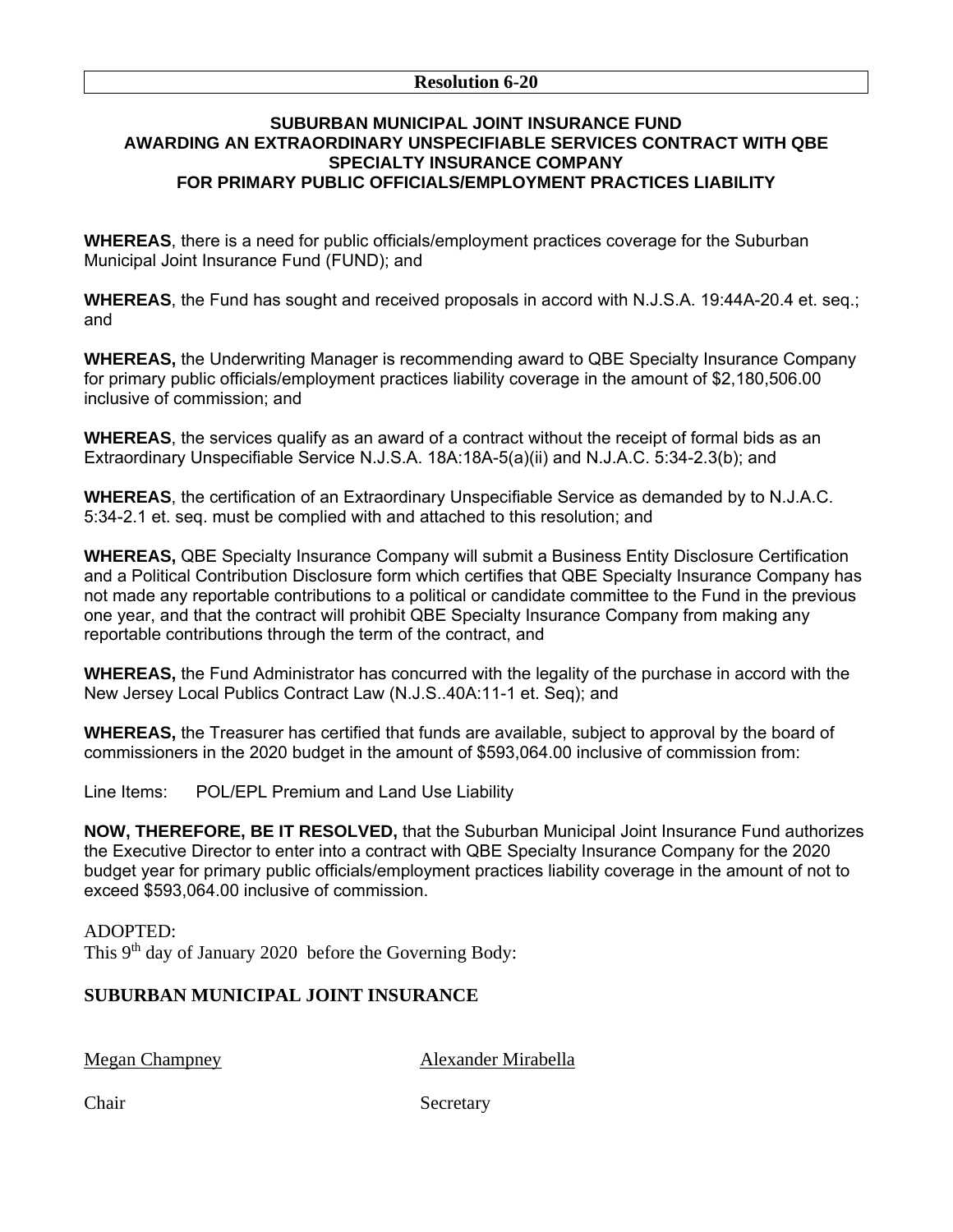#### **Resolution 7-20**

### **SUBURBAN MUNICIPAL JOINT INSURANCE FUND AWARDING AN EXTRAORDINARY UNSPECIFIABLE SERVICES CONTRACT WITH QBE SPECIALTY INSURANCE COMPANY FOR OPTIONAL VOLUNTEER DIRECTOR'S AND OFFICER'S LIABILITY COVERAGE**

**WHEREAS**, there is a need for optional volunteer director's and officer's liability coverage for the Suburban Municipal Joint Insurance Fund (FUND); and

**WHEREAS**, the Fund has sought and received proposals in accord with N.J.S.A. 19:44A-20.4 et. seq.; and

**WHEREAS,** the Underwriting Manager is recommending award to QBE Specialty Insurance Company for optional volunteer director's and officer's liability coverage in the amount of \$ 15,466 inclusive of commission; and

**WHEREAS**, the services qualify as an award of a contract without the receipt of formal bids as an Extraordinary Unspecifiable Service N.J.S.A. 18A:18A-5(a)(ii) and N.J.A.C. 5:34-2.3(b); and

**WHEREAS**, the certification of an Extraordinary Unspecifiable Service as demanded by to N.J.A.C. 5:34-2.1 et. seq. must be complied with and attached to this resolution; and

**WHEREAS,** QBE Specialty Insurance Company will submit a Business Entity Disclosure Certification and a Political Contribution Disclosure form which certifies that QBE Specialty Insurance Company has not made any reportable contributions to a political or candidate committee to the Fund in the previous one year, and that the contract will prohibit QBE Specialty Insurance Company from making any reportable contributions through the term of the contract, and

**WHEREAS,** the Fund Administrator has concurred with the legality of the purchase in accord with the New Jersey Local Publics Contract Law (N.J.S..40A:11-1 et. Seq); and

**WHEREAS,** the Treasurer has certified that funds are available, subject to approval by the board of commissioners in the 2020 budget in the amount of \$4,114 inclusive of commissions from:

Line Items: Volunteer Director's and Officer's Liability

**NOW, THEREFORE, BE IT RESOLVED,** that the Suburban Municipal Joint Insurance Fund authorizes the Executive Director to enter into a contract with QBE Specialty Insurance Company for the 2020 budget year for optional volunteer director's and officer's liability coverage in the amount of not to exceed \$4,114 inclusive of commissions.

ADOPTED: This 9<sup>th</sup> day of January 2020 before the Governing Body:

# **SUBURBAN MUNICIPAL JOINT INSURANCE**

Megan Champney Alexander Mirabella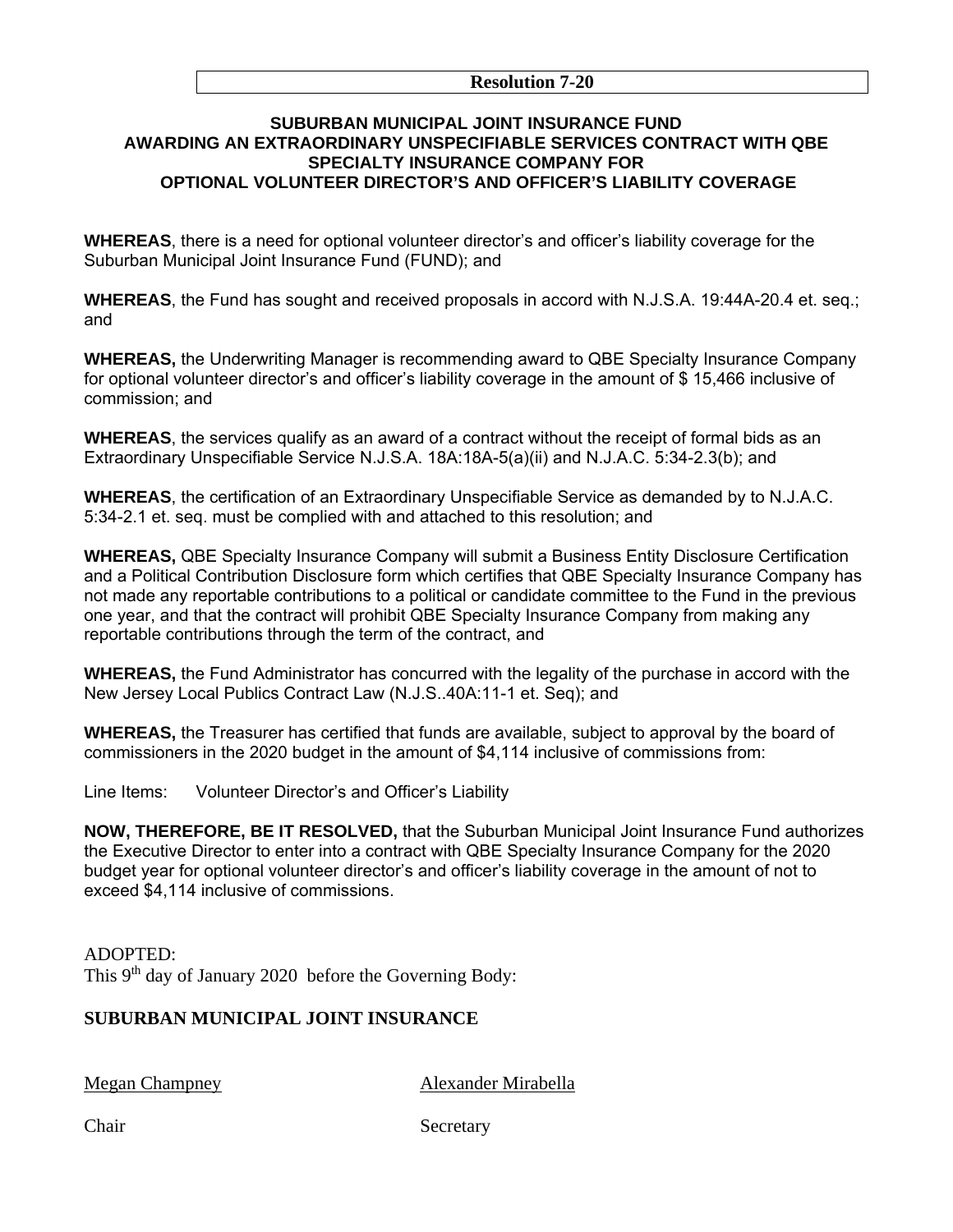#### **Resolution 8-20**

# **SUBURBAN MUNICIPAL JOINT INSURANCE FUND**

## **AWARDING AN EXTRAORDINARY UNSPECIFIABLE SERVICES CONTRACT WITH INDIAN HARBOR INSURANCE COMPANY FOR**

## **PRIMARY CYBER SECURITY LIABILITY COVERAGE**

**WHEREAS**, there is a need for primary Cyber Security Liability coverage for the Suburban Municipal Joint Insurance Fund (FUND); and

**WHEREAS**, the Fund has sought and received proposals in accord with N.J.S.A. 19:44A-20.4 et. seq.; and

**WHEREAS,** the Underwriting Manager is recommending award to Indian Harbor Insurance Company for primary cyber security liability coverage in the amount of \$21,323.75 inclusive of commission; and

**WHEREAS**, the services qualify as an award of a contract without the receipt of formal bids as an Extraordinary Unspecifiable Service N.J.S.A. 18A:18A-5(a)(ii) and N.J.A.C. 5:34-2.3(b); and

**WHEREAS**, the certification of an Extraordinary Unspecifiable Service as demanded by to N.J.A.C. 5:34-2.1 et. seq. must be complied with and attached to this resolution; and

**WHEREAS,** Indian Harbor Insurance Company will submit a Business Entity Disclosure Certification and a Political Contribution Disclosure form which certifies that Indian Harbor Insurance Company has not made any reportable contributions to a political or candidate committee to the Fund in the previous one year, and that the contract will prohibit Indian Harbor Insurance Company from making any reportable contributions through the term of the contract, and

**WHEREAS,** the Fund Administrator has concurred with the legality of the purchase in accord with the New Jersey Local Publics Contract Law (N.J.S..40A:11-1 et. Seq); and

**WHEREAS,** the Treasurer has certified that funds are available, subject to approval by the board of commissioners in the 2020 budget in the amount of \$21,323.75 inclusive of commission from:

Line Items: Cyber Security Liability

**NOW, THEREFORE, BE IT RESOLVED,** that the Suburban Municipal Joint Insurance Fund authorizes the Executive Director to enter into a contract with Indian Harbor Insurance Company for the 2020 budget year for primary cyber security liability coverage in the amount of not to exceed \$21,323.75 inclusive of commission.

ADOPTED: This 9th day of January 2020 before the Governing Body:

# **SUBURBAN MUNICIPAL JOINT INSURANCE**

Megan Champney Alexander Mirabella